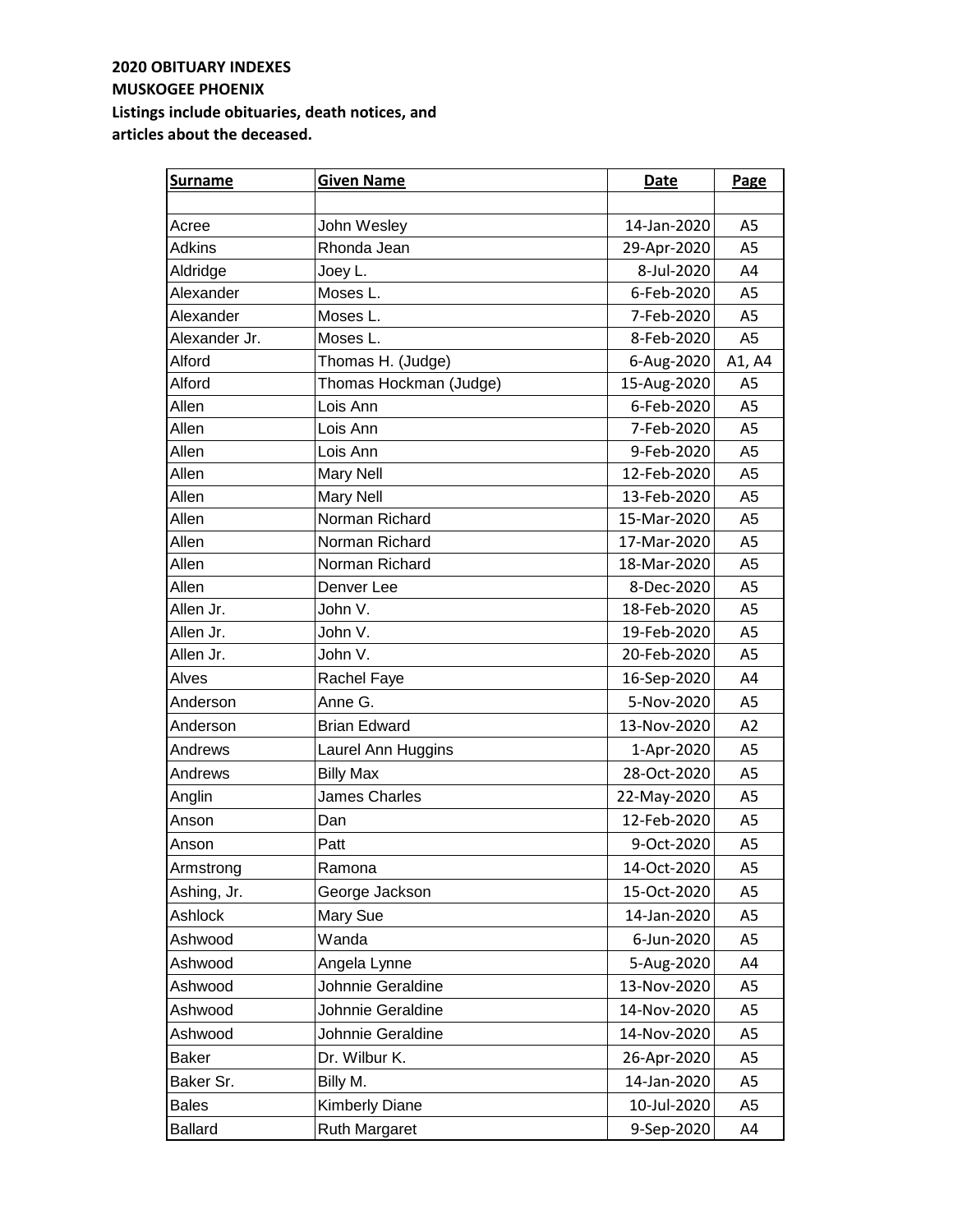| <b>Surname</b>  | <b>Given Name</b>      | <b>Date</b> | Page           |
|-----------------|------------------------|-------------|----------------|
| <b>Ballard</b>  | <b>Ruth Margarette</b> | 10-Sep-2020 | A <sub>5</sub> |
| <b>Ballard</b>  | Ruth Margarette        | 11-Sep-2020 | A <sub>5</sub> |
| <b>Ballard</b>  | Judith Ann             | 24-Sep-2020 | A <sub>5</sub> |
| <b>Barnard</b>  | Mary D.                | 5-Mar-2020  | A5             |
| <b>Barnard</b>  | Mary D.                | 6-Mar-2020  | A <sub>5</sub> |
| <b>Barnes</b>   | Espanola O.            | 4-Apr-2020  | A2             |
| <b>Barnes</b>   | Espanola O.            | 5-Apr-2020  | A <sub>5</sub> |
| <b>Barnes</b>   | Espanola O.            | 5-Apr-2020  | A <sub>5</sub> |
| <b>Barnes</b>   | <b>Thomas Gale</b>     | 18-Jul-2020 | A <sub>5</sub> |
| <b>Barnette</b> | Mary Dunham            | 5-May-2020  | A2             |
| <b>Barnette</b> | Dolly Rose Marie       | 23-Dec-2020 | A7             |
| <b>Bartell</b>  | Franklin Leroy "Ted"   | 24-Oct-2020 | A4             |
| <b>Barthel</b>  | Robert Lee "Bob"       | 10-Jun-2020 | A <sub>5</sub> |
| <b>Basham</b>   | Michael Shane          | 19-Aug-2020 | A4             |
| <b>Bass</b>     | Mark Anthony           | 19-Jun-2020 | A6             |
| <b>Bass</b>     | Mark Anthony           | 25-Jun-2020 | A4             |
| <b>Bauers</b>   | Ryan Morgan            | 16-Sep-2020 | A4             |
| Beach           | Bill "Bob"             | 1-Jan-2020  | A5             |
| Bean            | Barbara Ann            | 16-Feb-2020 | A5             |
| Bean            | Barbara Ann            | 18-Feb-2020 | A5             |
| Beason          | Russell Eugene         | 30-Jan-2020 | A5             |
| Beason          | <b>Russell Eugene</b>  | 31-Jan-2020 | A5             |
| Beason          | Russell Eugene         | 2-Feb-2020  | A <sub>5</sub> |
| <b>Bebee</b>    | Dauna W.               | 22-Feb-2020 | A <sub>5</sub> |
| <b>Bebee</b>    | Dauna W.               | 23-Feb-2020 | A <sub>5</sub> |
| <b>Bebee</b>    | Dauna W.               | 25-Feb-2020 | A <sub>5</sub> |
| <b>Bebee</b>    | John B.                | 3-Jul-2020  | A4             |
| <b>Beckett</b>  | Larry                  | 5-Dec-2020  | A8             |
| <b>Beckett</b>  | Larry "Buck-Wheat"     | 8-Dec-2020  | A5             |
| Beech           | Dr. Robert             | 3-Jan-2020  | A4             |
| Bell            | Louise                 | 27-Nov-2020 | A4             |
| Benge           | <b>Eloise Maurice</b>  | 5-Mar-2020  | A5             |
| Benge           | Joe                    | 5-Mar-2020  | A <sub>5</sub> |
| <b>Bennett</b>  | <b>Glenn David</b>     | 18-Feb-2020 | A5             |
| Bennett, Jr.    | Ray Arthur             | 15-Dec-2020 | A5             |
| Benton          | Kenneth Ray            | 3-Jul-2020  | A4             |
| <b>Beshlin</b>  | Helen S.               | 18-Jun-2020 | A4             |
| <b>Bibb</b>     | Shirley S.             | 6-Oct-2020  | A6             |
| Biggs           | Dorothy                | 8-Jul-2020  | A4             |
| <b>Biggs</b>    | Scott Dwayne           | 21-Nov-2020 | A4             |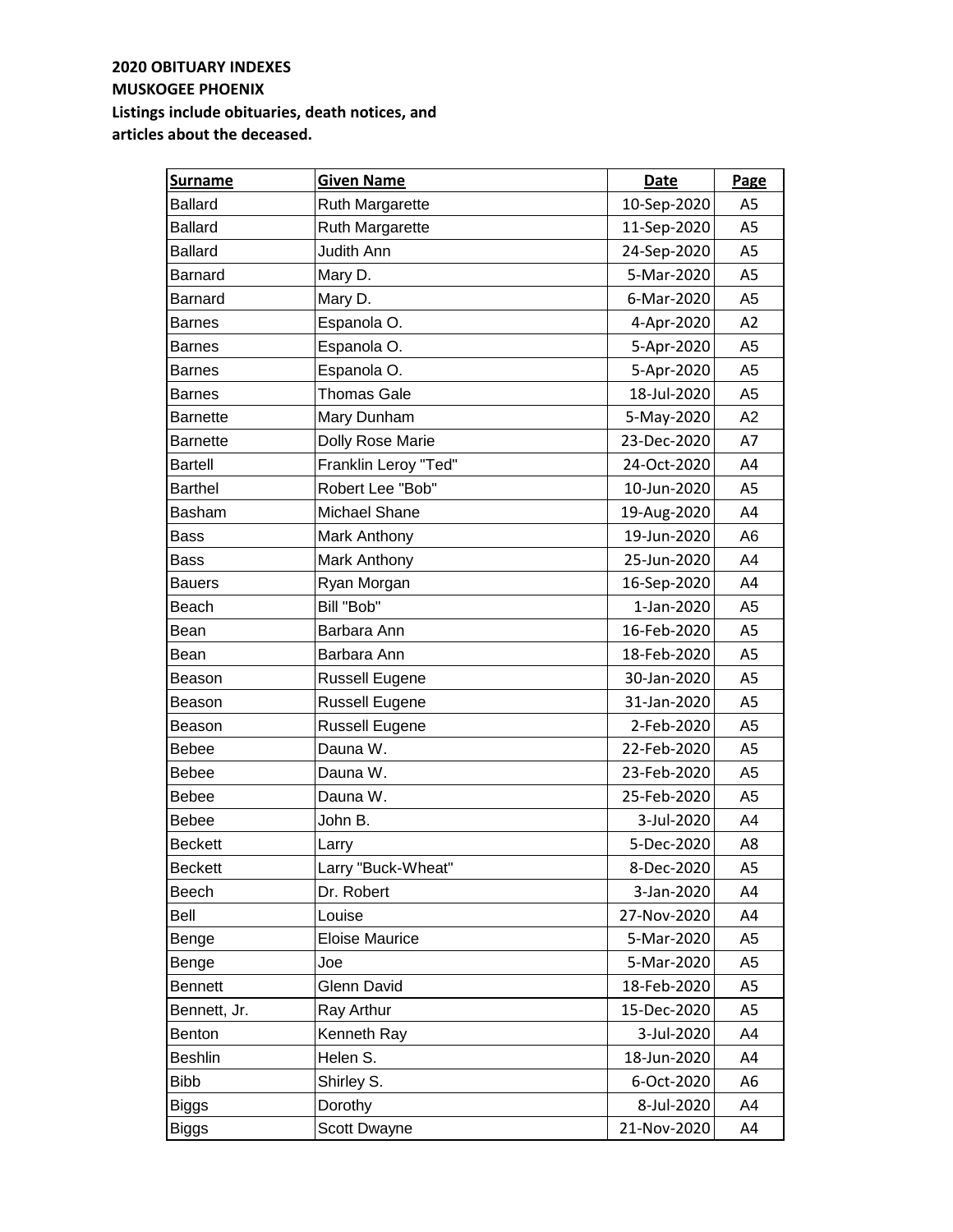| <b>Surname</b>   | <b>Given Name</b>                | <b>Date</b> | Page           |
|------------------|----------------------------------|-------------|----------------|
| <b>Biglow</b>    | Vera Inez                        | 3-Jul-2020  | A4             |
| Blackburn        | <b>Jack</b>                      | 18-Dec-2020 | A <sub>5</sub> |
| <b>Blair</b>     | Jim Paul                         | 12-Feb-2020 | A <sub>1</sub> |
| <b>Blair</b>     | Jim Paul                         | 13-Feb-2020 | A <sub>5</sub> |
| <b>Blair</b>     | Jim Paul                         | 14-Feb-2020 | A5             |
| <b>Blake</b>     | Coach John F.                    | 25-Jul-2020 | A4             |
| <b>Blake</b>     | John Fitzgerald (Coach)          | 7-Aug-2020  | A <sub>5</sub> |
| <b>Blake</b>     | John Fitzgerald (Coach)          | 8-Aug-2020  | A5             |
| Blasczyk         | <b>Jeffrey Scott</b>             | 9-Dec-2020  | A5             |
| Blaylock         | <b>Grace Nicole</b>              | 6-Aug-2020  | A4             |
| <b>Blevins</b>   | Henry Dewayne                    | 17-Dec-2020 | A4             |
| Boernecke        | Genevieve                        | 4-Mar-2020  | A <sub>5</sub> |
| <b>Boernecke</b> | Genevieve                        | 6-Mar-2020  | A <sub>5</sub> |
| Bolen, Sr.       | Stephen                          | 30-Oct-2020 | A <sub>5</sub> |
| Boone            | <b>Mildred Marie</b>             | 5-Apr-2020  | A <sub>5</sub> |
| Borja            | Luis Armando                     | 29-May-2020 | A <sub>5</sub> |
| <b>Boss</b>      | Ira L.                           | 8-Apr-2020  | A4             |
| <b>Boss</b>      | Ira Lee                          | 12-Apr-2020 | A5             |
| <b>Boss</b>      | Dorothy                          | 4-Jun-2020  | A4             |
| <b>Boss</b>      | Mabel Irene                      | 22-Dec-2020 | A4             |
| <b>Boswell</b>   | Keith                            | 8-Dec-2020  | A1             |
| <b>Bowden</b>    | Mary Elizabeth                   | 9-Jun-2020  | A <sub>5</sub> |
| <b>Bowles</b>    | Deena Yvonne                     | 15-Jan-2020 | A <sub>5</sub> |
| <b>Bowles</b>    | Deena Yvonne                     | 15-Jan-2020 | A <sub>5</sub> |
| <b>Bowline</b>   | Vera D.                          | 3-Dec-2020  | A <sub>5</sub> |
| Boyd             | Florence                         | 12-Apr-2020 | A <sub>5</sub> |
| <b>Bozarth</b>   | Clara "Bee" Bowen Scheer Bohanan | 28-Jan-2020 | A <sub>5</sub> |
| <b>Bradley</b>   | <b>Alice Marie Walker</b>        | 8-Aug-2020  | A5             |
| <b>Bradley</b>   | Wanda Maxine                     | 17-Nov-2020 | A2             |
| <b>Bradley</b>   | Joe Russell                      | 22-Dec-2020 | A4             |
| <b>Bradley</b>   | Michael Norman                   | 26-Dec-2020 | A4             |
| Brady Sr.        | Paul James                       | 13-Jun-2020 | A5             |
| <b>Brannon</b>   | Kevin Dean                       | 23-Jan-2020 | A5             |
| <b>Brannon</b>   | Kevin Dean                       | 24-Jan-2020 | A5             |
| <b>Branum</b>    | Patricia E.                      | 4-Aug-2020  | A <sub>2</sub> |
| <b>Branum</b>    | Patricia E.                      | 7-Aug-2020  | A <sub>5</sub> |
| <b>Breedlove</b> | Dr. Michael                      | 9-Jun-2020  | A <sub>5</sub> |
| <b>Brewer</b>    | Melvin D.                        | 11-Feb-2020 | A <sub>5</sub> |
| <b>Brewer</b>    | Joseph M.                        | 27-Feb-2020 | A5             |
| <b>Brewster</b>  | Robert O.                        | 1-Mar-2020  | A4             |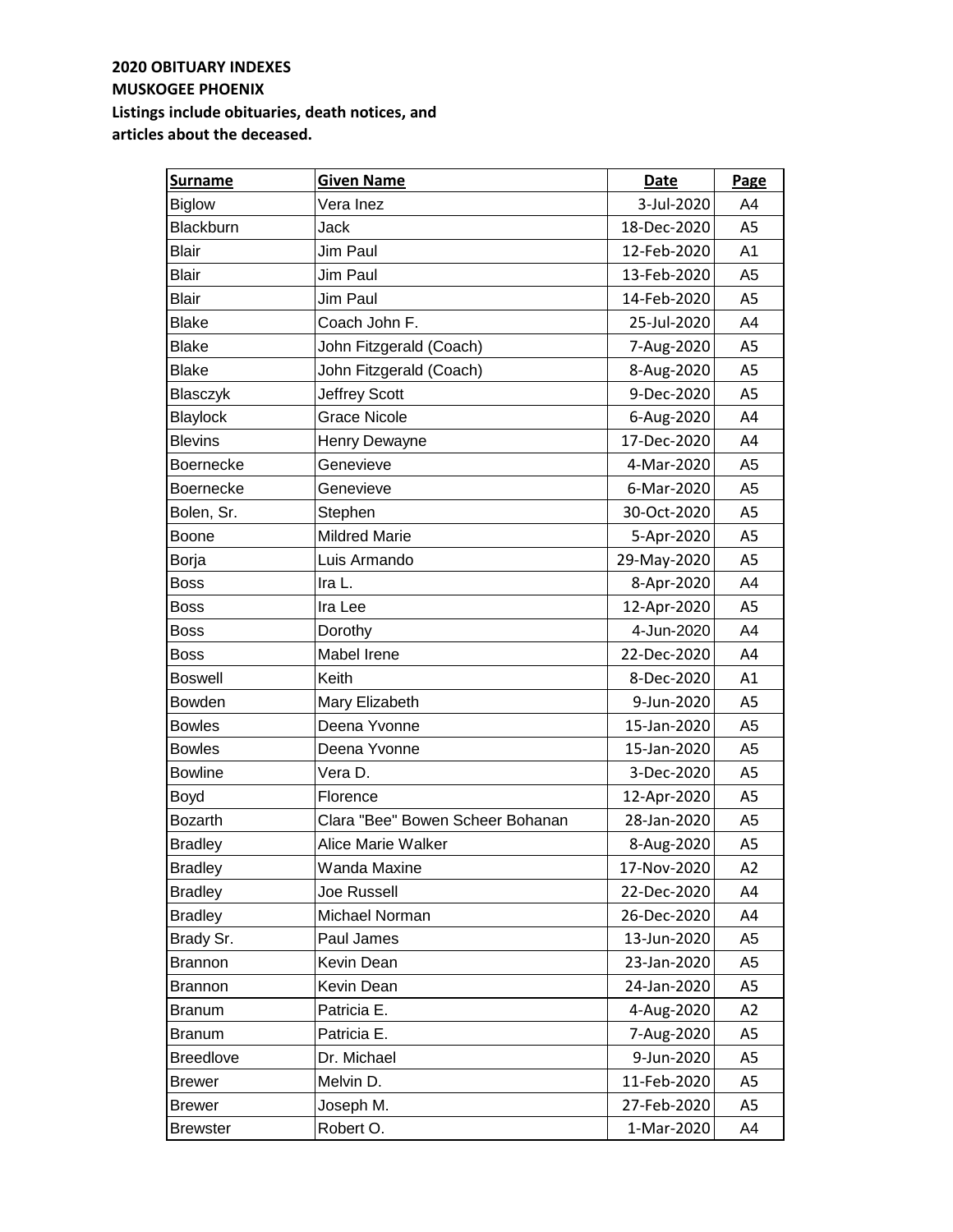| <b>Surname</b>   | <b>Given Name</b>         | <b>Date</b> | Page           |
|------------------|---------------------------|-------------|----------------|
| <b>Brewster</b>  | <b>Mike Perkins</b>       | 9-Jun-2020  | A <sub>5</sub> |
| <b>Briggs</b>    | Ruth Ann                  | 10-Mar-2020 | A <sub>5</sub> |
| <b>Briggs</b>    | Ruth Ann                  | 11-Mar-2020 | A5             |
| <b>Briggs</b>    | Ruth Ann                  | 12-Mar-2020 | A5             |
| <b>Briggs</b>    | Ruth Ann                  | 13-Mar-2020 | A <sub>5</sub> |
| <b>Briley</b>    | Jackie Harold             | 21-Nov-2020 | A4             |
| Brogdon          | Carrie Lee                | 26-Dec-2020 | A4             |
| <b>Brooks</b>    | Claudie Eugene            | 10-Dec-2020 | A5             |
| <b>Brooks</b>    | Claudie Eugene            | 11-Dec-2020 | A5             |
| <b>Brown</b>     | Sarah Jean                | 12-Jun-2020 | A <sub>5</sub> |
| <b>Brown</b>     | Rodslen Leearn            | 19-Jun-2020 | A <sub>6</sub> |
| <b>Brown</b>     | Rodslen L.                | 19-Jun-2020 | A <sub>6</sub> |
| <b>Brown</b>     | Hartense                  | 31-Jul-2020 | A <sub>5</sub> |
| <b>Brown</b>     | Barbara Jean              | 18-Sep-2020 | A <sub>5</sub> |
| <b>Brown</b>     | Annie                     | 22-Sep-2020 | A <sub>5</sub> |
| <b>Brown</b>     | <b>Forrest David</b>      | 10-Nov-2020 | A4             |
| <b>Brown</b>     | Forrest D.                | 12-Nov-2020 | A5             |
| <b>Brown</b>     | Ida Mazella               | 27-Nov-2020 | A4             |
| <b>Brown</b>     | Calvin Lamar              | 27-Nov-2020 | A4             |
| Bruner, Sr.      | Paul Lawrence             | 19-Aug-2020 | A4             |
| <b>Bryant</b>    | Linda Kay Dixon           | 2-Oct-2020  | A5             |
| <b>Bryson</b>    | Ana                       | 2-Jan-2020  | A <sub>5</sub> |
| <b>Bryson</b>    | Ana                       | 3-Jan-2020  | A4             |
| <b>Bryson</b>    | Ana                       | 4-Jan-2020  | A <sub>5</sub> |
| <b>Buck</b>      | Georgia                   | 1-Dec-2020  | A <sub>5</sub> |
| <b>Buckhorn</b>  | Jim "Leonard"             | 1-Oct-2020  | A4             |
| <b>Burchfiel</b> | <b>Helen Alice Cockle</b> | 29-May-2020 | A <sub>5</sub> |
| <b>Burke</b>     | Kathryn Lynch             | 17-May-2020 | A5             |
| <b>Burnett</b>   | Edith                     | 30-Apr-2020 | A <sub>5</sub> |
| <b>Burrell</b>   | Marlene                   | 29-Feb-2020 | A5             |
| <b>Burress</b>   | Marlene                   | 28-Feb-2020 | A5             |
| <b>Burress</b>   | Marlene                   | 29-Feb-2020 | A5             |
| <b>Burress</b>   | Rhonda Marlene (Eubanks)  | 1-Mar-2020  | A4             |
| <b>Burris</b>    | Charles                   | 6-Oct-2020  | A6             |
| <b>Byers</b>     | Helen Ruby                | 4-Dec-2020  | A5             |
| Campbell         | Patsy "Pat" Jean Cooper   | 2-Jan-2020  | A <sub>5</sub> |
| Candy            | Cherry Lee                | 10-Mar-2020 | A <sub>5</sub> |
| Cannon           | Mary L.                   | 20-Jun-2020 | A <sub>5</sub> |
| Cannon           | Elmo Woodrow              | 21-Nov-2020 | A4             |
| Cannon           | Elmo "Bo" Woodrow         | 21-Nov-2020 | A4             |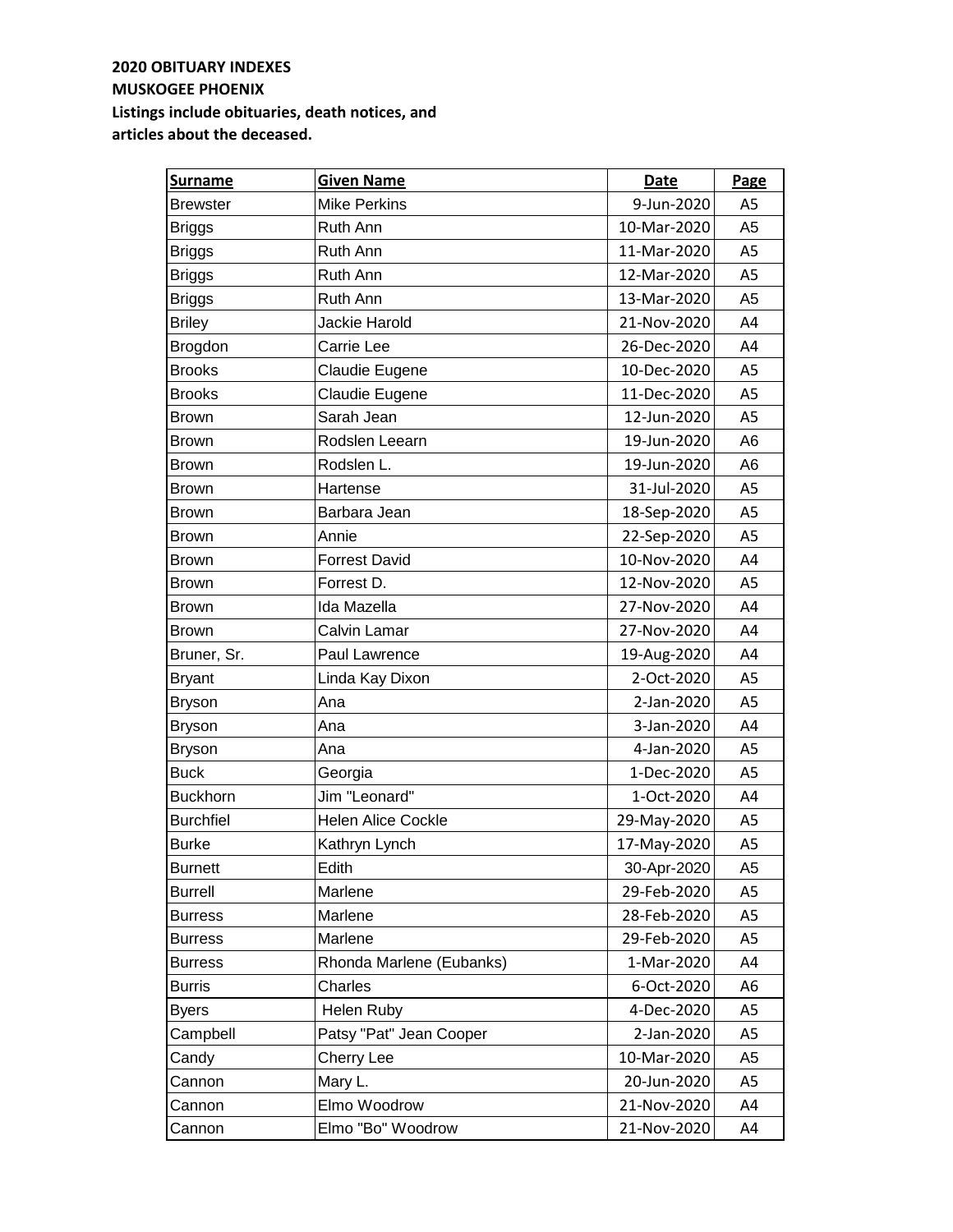| <b>Surname</b> | <b>Given Name</b>     | Date        | Page           |
|----------------|-----------------------|-------------|----------------|
| Cantwell       | Darell                | 24-Apr-2020 | A <sub>5</sub> |
| Cantwell       | Devearl               | 20-Aug-2020 | A4             |
| Cantwell       | <b>Billy Gene</b>     | 24-Nov-2020 | A <sub>5</sub> |
| Cantwell       | <b>Billy Gene</b>     | 24-Nov-2020 | A5             |
| Capps          | Alma                  | 18-Jul-2020 | A5             |
| Carden         | Clyde Lewis           | 24-May-2020 | A5             |
| Carey          | Sandra Lee            | 3-Jan-2020  | A4             |
| Carey          | Sandra Lee            | 4-Jan-2020  | A5             |
| Carter         | Joan                  | 19-Mar-2020 | A <sub>5</sub> |
| Carter         | Guy                   | 4-Dec-2020  | A <sub>5</sub> |
| Carvajal       | <b>Frank Steven</b>   | 29-May-2020 | A <sub>5</sub> |
| Casey          | Shirley               | 19-Jun-2020 | A <sub>6</sub> |
| Cash           | Cornelia May          | 6-Jun-2020  | A <sub>5</sub> |
| Cawthon        | James Arthur          | 31-Oct-2020 | A4             |
| Chambers       | Morgan Ray            | 15-Feb-2020 | A <sub>5</sub> |
| Chambers       | Morgan Ray            | 16-Feb-2020 | A <sub>5</sub> |
| Chapman        | Virginia Sue Chilcoat | 10-Dec-2020 | A5             |
| Cherry         | Katherine             | 17-Jul-2020 | A <sub>5</sub> |
| Chilcoat       | Claudia G.            | 3-Sep-2020  | A4             |
| Christian      | Dr. James Earl        | 25-Jul-2020 | A4             |
| Christian      | Dr. James Earl        | 31-Jul-2020 | A <sub>5</sub> |
| Claborn        | Magretta "Gretta" Ann | 23-Feb-2020 | A <sub>5</sub> |
| Clark          | Wanda Lucille         | 26-Feb-2020 | A <sub>5</sub> |
| Clark          | Michael Nelson        | 29-Mar-2020 | A4             |
| Clark          | Donna Irene           | 20-May-2020 | A4             |
| Clark          | Johnny                | 23-Jul-2020 | A4             |
| Clark          | Ron                   | 10-Oct-2020 | A4             |
| Clark          | Eddie F.              | 3-Dec-2020  | A5             |
| Clay           | Opal Jessie           | 28-Feb-2020 | A5             |
| Clement        | Donna Sue             | 7-Jan-2020  | A5             |
| Clement        | Donna Sue             | 10-Jan-2020 | A5             |
| Clinton        | Phyllis Naomi         | 27-Nov-2020 | A4             |
| Cluck          | <b>Glen Foster</b>    | 30-Sep-2020 | A4             |
| Clymer         | Lois Lavern           | 5-May-2020  | A <sub>2</sub> |
| Clymer         | Lois Lavern           | 6-May-2020  | A <sub>2</sub> |
| Cobb           | Elizabeth Ann         | 26-Dec-2020 | A4             |
| Coburn         | Dr. Tom               | 29-Mar-2020 | A1             |
| Coburn         | Thomas Allen M.D.     | 31-Mar-2020 | A <sub>5</sub> |
| Coffin         | Richard F.            | 11-Jan-2020 | A5             |
| Coffman        | Mary Lois             | 19-Feb-2020 | A5             |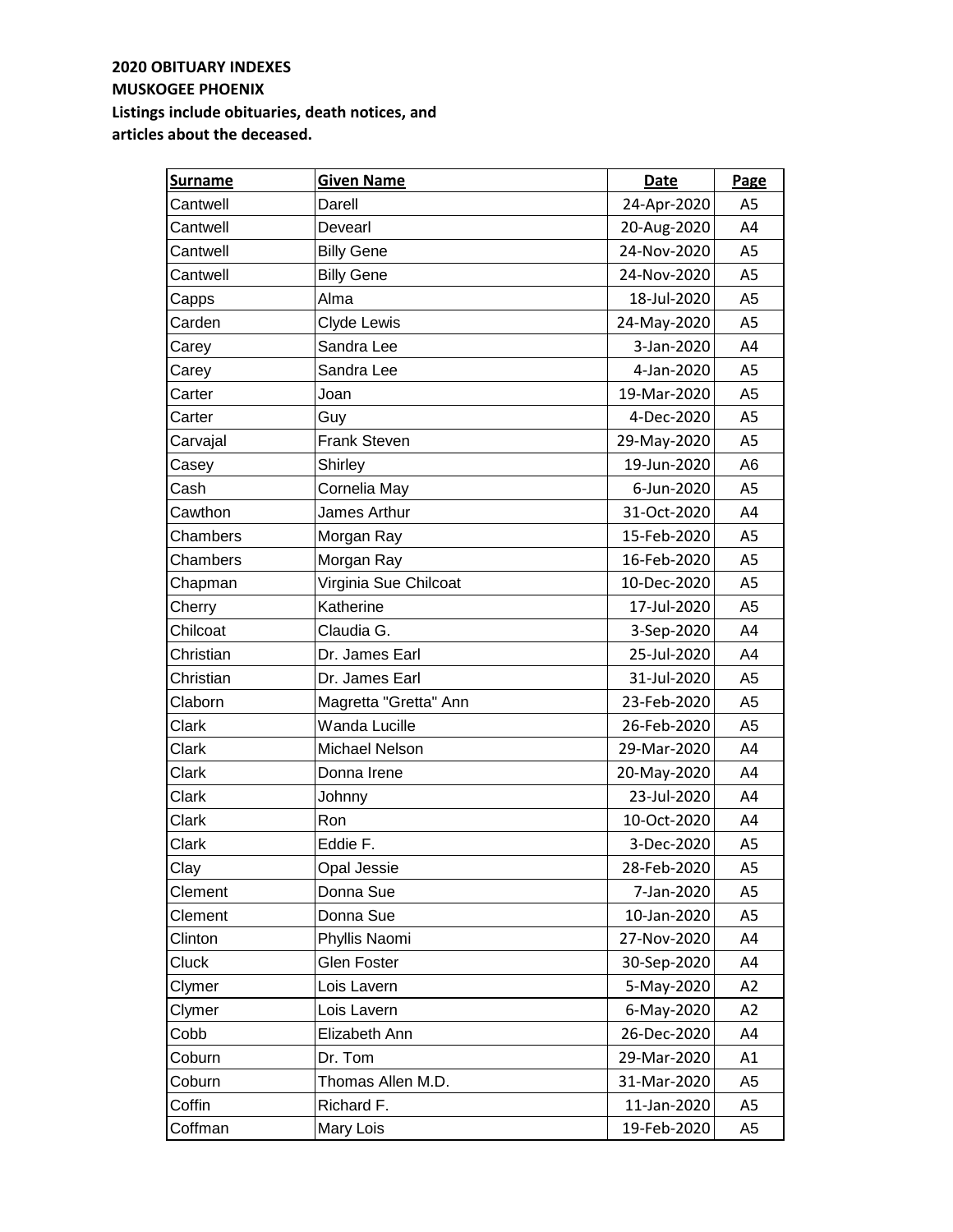| <b>Surname</b> | <b>Given Name</b>             | <b>Date</b> | <b>Page</b>    |
|----------------|-------------------------------|-------------|----------------|
| Coiner         | Paula Ann                     | 4-Nov-2020  | A <sub>5</sub> |
| Colbert, Jr.   | Jeffrey A.                    | 23-Dec-2020 | A7             |
| Cole           | Karen Sue                     | 5-Feb-2020  | A5             |
| Cole           | Sarah Sanders                 | 10-Oct-2020 | A4             |
| Coleman        | Jerry Ray                     | 4-Feb-2020  | A5             |
| Coleman        | Jerry Ray                     | 5-Feb-2020  | A5             |
| Collins        | Joan Teehee                   | 31-Jan-2020 | A <sub>5</sub> |
| Collins        | Cheryl Ann                    | 12-Feb-2020 | A5             |
| Collins        | Mark Alan                     | 24-Oct-2020 | A4             |
| Coltharp       | Daniel Wayne                  | 19-Dec-2020 | A4             |
| Combs          | Janice Sue                    | 20-Nov-2020 | A <sub>5</sub> |
| Compassi       | <b>Richard Dominick</b>       | 13-Jun-2020 | A <sub>5</sub> |
| Condit         | Ezavier                       | 26-Dec-2020 | A2             |
| Condren, PhD   | <b>Stewart Michael "Mike"</b> | 24-Nov-2020 | A <sub>5</sub> |
| Condren, PhD   | <b>Stewart Michael "Mike"</b> | 25-Nov-2020 | A4             |
| Conrad         | <b>Frances Pearl</b>          | 24-Sep-2020 | A5             |
| Cook           | Sandra "Sandy" Lee            | 4-Nov-2020  | A5             |
| Cook           | Sandra "Sandy" Lee            | 10-Nov-2020 | A4             |
| Cook           | Sandra "Sandy" Lee            | 12-Nov-2020 | A <sub>5</sub> |
| Cook           | Sandra "Sandy" Lee            | 13-Nov-2020 | A <sub>5</sub> |
| Cookson        | Kathryn Joyce                 | 26-May-2020 | A2             |
| Cooper         | Larry Jackson                 | 24-Jan-2020 | A <sub>5</sub> |
| Cooper         | Larry Jackson                 | 26-Jan-2020 | A <sub>5</sub> |
| Cooper         | Larry Jackson                 | 28-Jan-2020 | A <sub>5</sub> |
| Cooper         | Robert N.                     | 19-Apr-2020 | A6             |
| Copeland       | Donald G.                     | 9-Sep-2020  | A4             |
| Coplan         | Johnie "Earlene"              | 19-Dec-2020 | A4             |
| Copple         | Janet Marie                   | 19-Jun-2020 | A6             |
| Copple         | Janet Marie                   | 20-Jun-2020 | A <sub>5</sub> |
| Cotherman      | Patsy Dale Allenbaugh         | 12-Apr-2020 | A5             |
| Cox            | Donald Dale                   | 7-Feb-2020  | A5             |
| Cox            | Donald Dale                   | 8-Feb-2020  | A5             |
| Cox            | Donald D.                     | 9-Feb-2020  | A5             |
| Cox            | Robert Lloyd                  | 20-May-2020 | A4             |
| Cox            | Robert Lloyd                  | 24-May-2020 | A5             |
| Cox            | Winnie Jo                     | 23-Jun-2020 | A2             |
| Cox            | Lue Wentz                     | 5-Dec-2020  | A5             |
| Cox            | Glen                          | 12-Dec-2020 | A5             |
| Crater         | Johnny Phillip                | 9-Apr-2020  | A4             |
| Cravens        | Audie Virginia                | 4-Aug-2020  | A2             |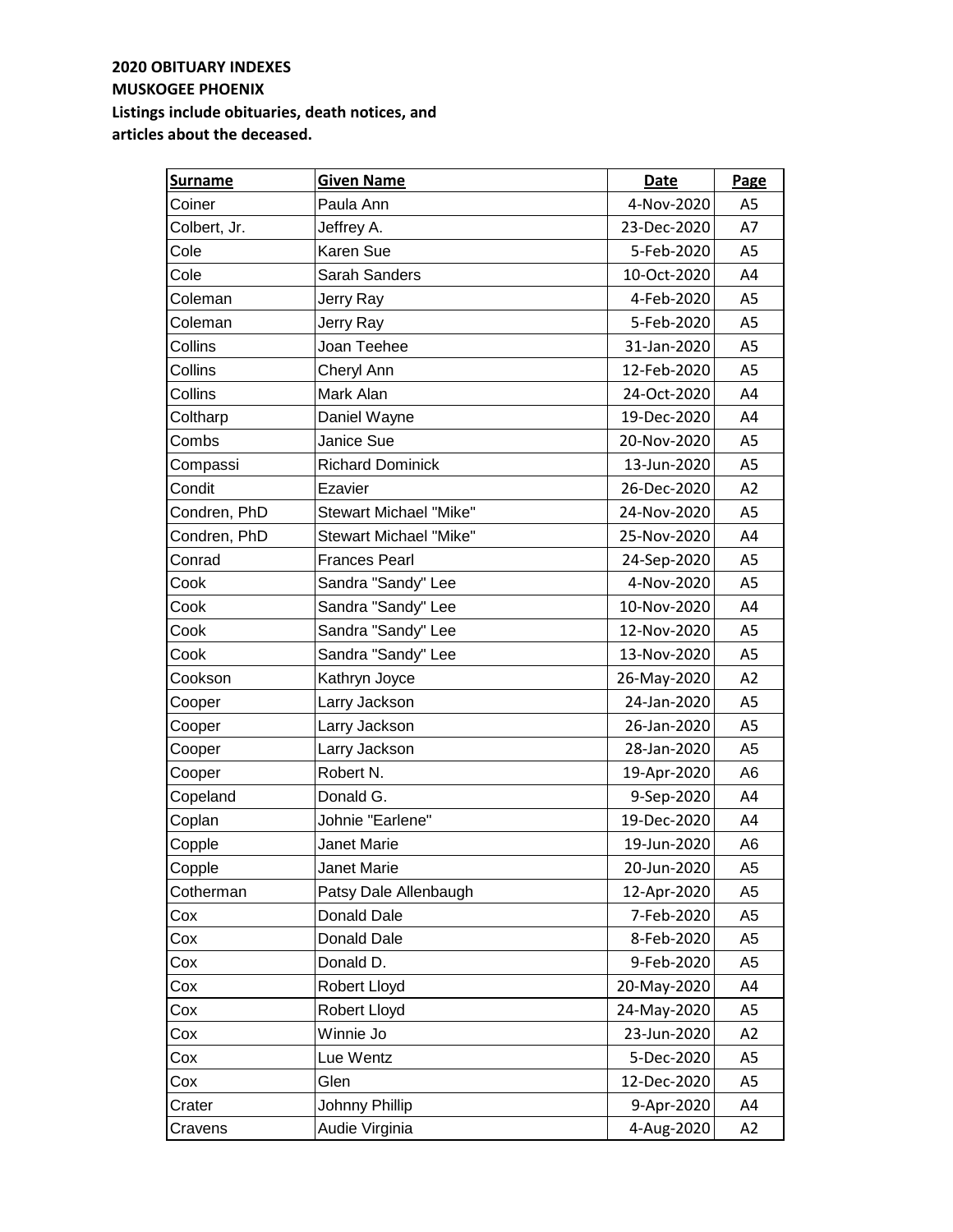| <b>Surname</b> | <b>Given Name</b>                   | Date        | Page           |
|----------------|-------------------------------------|-------------|----------------|
| Crawford       | Reva Mae                            | 4-Jan-2020  | A <sub>5</sub> |
| Crawford       | Diana June Cox                      | 18-Jul-2020 | A <sub>5</sub> |
| Criner Jr.     | Donald "Baby"                       | 4-Apr-2020  | A2             |
| Criner Jr.     | Donald "Baby"                       | 5-Apr-2020  | A5             |
| Croslin Jr.    | Squirrel                            | 28-May-2020 | A4             |
| Cullom         | <b>Earnest McKinely "Billy Don"</b> | 4-Mar-2020  | A5             |
| Cullom         | <b>Earnest McKinely "Billy Don"</b> | 5-Mar-2020  | A <sub>5</sub> |
| Dan            | <b>Beatrice Lois</b>                | 30-Apr-2020 | A5             |
| Dan            | <b>Beatrice Lois</b>                | 1-May-2020  | A5             |
| Daniels        | Stanley "Keebler"                   | 18-Dec-2020 | A <sub>5</sub> |
| Daniels        | Stanley "Keebler" Lamarr            | 19-Dec-2020 | A4             |
| Dasilva        | Irene                               | 24-Sep-2020 | A <sub>5</sub> |
| Davis          | Debbie                              | 12-Feb-2020 | A <sub>5</sub> |
| Davis          | Greta Delores (Dean)                | 25-Mar-2020 | A <sub>5</sub> |
| Davis          | Kieffer Michael                     | 3-May-2020  | A <sub>5</sub> |
| Davis          | Kieffer Michael                     | 5-May-2020  | A2             |
| Davis          | Kieffer Michael                     | 6-May-2020  | A2             |
| Davis          | Earl                                | 7-May-2020  | A4             |
| Davis          | Earl                                | 15-May-2020 | A5             |
| Davis          | Floyd                               | 25-Aug-2020 | A5             |
| Davis          | Virginia Ann                        | 7-Oct-2020  | A4             |
| Davis          | Eugenia                             | 15-Oct-2020 | A5             |
| Davis          | Thelma Jean                         | 10-Dec-2020 | A <sub>5</sub> |
| Davis          | Thelma Jean                         | 11-Dec-2020 | A <sub>5</sub> |
| Dean           | Darrell Wayne                       | 8-Oct-2020  | A <sub>5</sub> |
| Dean           | Darrell Wayne                       | 9-Oct-2020  | A <sub>5</sub> |
| Deffebaugh     | Julia Mary                          | 18-Sep-2020 | A <sub>5</sub> |
| Defoor         | <b>Bettye</b>                       | 10-Nov-2020 | A4             |
| Delay          | Mary Laverne                        | 15-Apr-2020 | A4             |
| Delmedico      | Frank                               | 22-Jan-2010 | A5             |
| Delmedico      | Frank                               | 24-Jan-2020 | A5             |
| Delmedico      | Frank                               | 26-Jan-2020 | A5             |
| Dennis         | Edward L.                           | 15-Feb-2020 | A5             |
| Derrick        | Charles                             | 3-May-2020  | A <sub>5</sub> |
| <b>Dilbeck</b> | <b>Helen Geraldine</b>              | 27-May-2020 | A5             |
| Dill           | Don Wayne                           | 22-Apr-2020 | A <sub>5</sub> |
| Dillon         | <b>Bradley</b>                      | 20-Oct-2020 | A6             |
| Disney         | Hoyt Ray                            | 16-Jan-2020 | A <sub>5</sub> |
| Dixon          | Gerry Gene                          | 25-Aug-2020 | A5             |
| Dixon          | Gerry Gene                          | 26-Aug-2020 | A4             |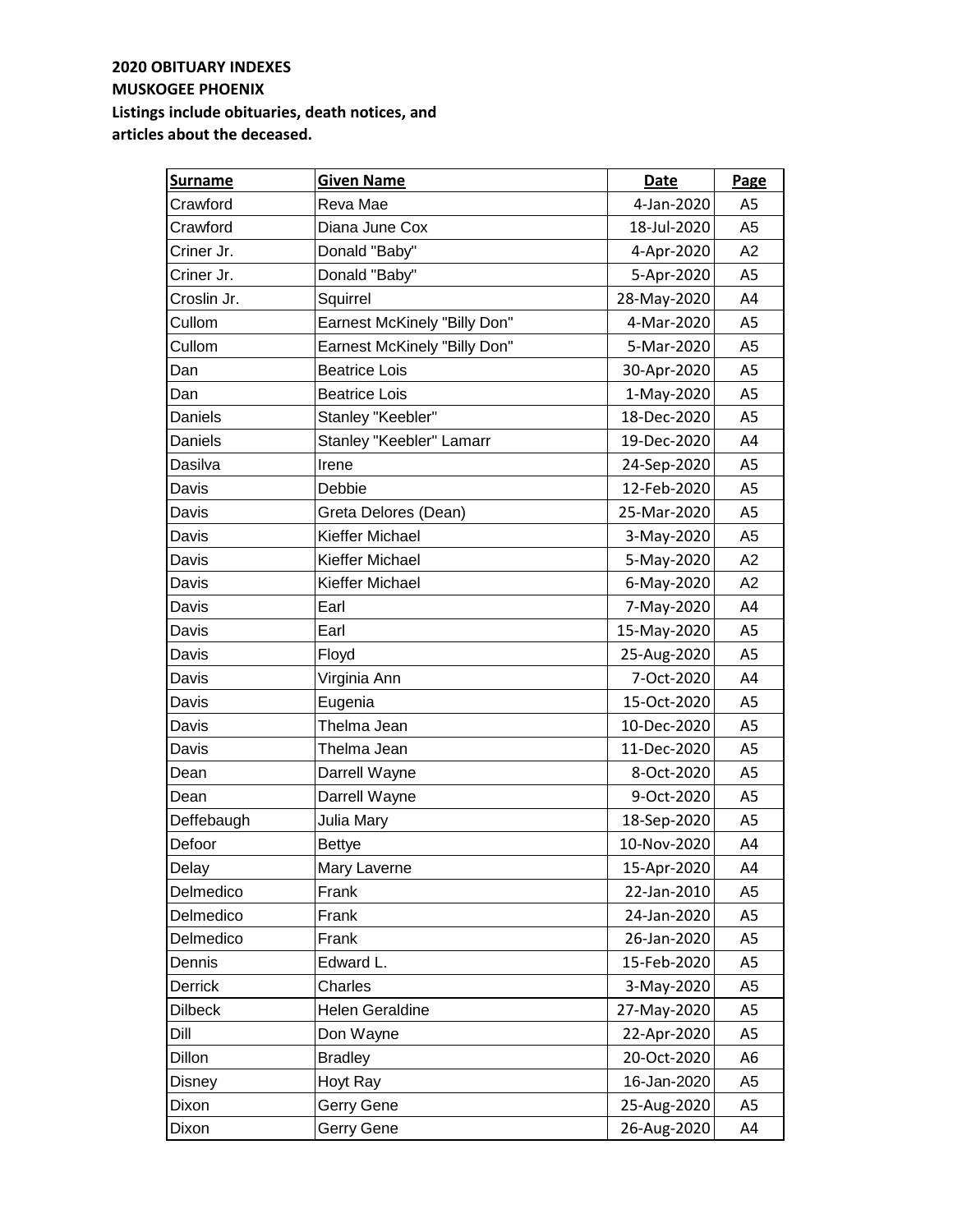| <b>Surname</b> | <b>Given Name</b>   | Date        | Page           |
|----------------|---------------------|-------------|----------------|
| Dixon          | <b>Charles Lee</b>  | 11-Dec-2020 | A <sub>5</sub> |
| Dobson         | Patricia "Pat"      | 2-Dec-2020  | A <sub>5</sub> |
| Dodd           | Reverend Harry K.   | 24-Jul-2020 | A <sub>5</sub> |
| Dover          | Sheila              | 3-Sep-2020  | A4             |
| Doyle          | Peggy Joan          | 9-Jun-2020  | A <sub>5</sub> |
| Dozier         | Hazel Juanita       | 24-Oct-2020 | A4             |
| Drake, Jr.     | Tommy Lee           | 9-Dec-2020  | A5             |
| Drew Sr.       | James Wiley         | 10-Apr-2020 | A4             |
| Duell          | <b>JoNita Anne</b>  | 28-Jul-2020 | A6             |
| Dugan          | Kelly Randall       | 14-Jan-2020 | A <sub>5</sub> |
| <b>Duke</b>    | <b>Alice Marie</b>  | 13-Feb-2020 | A5             |
| Dupont         | Dora Lea            | 1-Oct-2020  | A4             |
| Eakle          | Gerald Wayne        | 10-May-2020 | A5             |
| Eddy           | Larry               | 24-Jun-2020 | A <sub>5</sub> |
| Edwards        | Lewis               | 10-Jan-2020 | A <sub>5</sub> |
| Edwards        | Earnest L.          | 20-May-2020 | A4             |
| Edwards        | Earnest L.          | 21-May-2020 | A4             |
| Edwards        | Carl William        | 19-Jun-2020 | A <sub>6</sub> |
| Edwards        | <b>Bernie</b>       | 16-Dec-2020 | A2             |
| Edwards Sr.    | Earnest L.          | 22-May-2020 | A5             |
| Elliott        | Shirley             | 22-Aug-2020 | A5             |
| Ellis          | Ruby                | 4-Nov-2020  | A5             |
| Elsey          | Robert Eugene       | 16-Feb-2020 | A5             |
| Elsey          | Robert E.           | 18-Feb-2020 | A5             |
| Elsey          | Robert Eugene "Bob" | 19-Feb-2020 | A <sub>5</sub> |
| Emartha        | <b>Richard Leon</b> | 12-Feb-2020 | A <sub>5</sub> |
| Emberson       | Gene                | 7-Nov-2020  | A4             |
| Embry          | Gloria Jones        | 12-Dec-2020 | A <sub>5</sub> |
| Embry          | Gloria Jones        | 15-Dec-2020 | A5             |
| England        | Marita Geraldine    | 15-Dec-2020 | A5             |
| England        | Marita Geraldine    | 16-Dec-2020 | A5             |
| Englebrecht    | Darla Jean Roth     | 24-Nov-2020 | A5             |
| Evans          | <b>Betty Kaye</b>   | 18-Dec-2020 | A5             |
| Everett        | Frank Faine         | 22-Jan-2010 | A5             |
| Farmer         | Rose                | 23-Jan-2020 | A5             |
| Faulkner       | Dottie              | 25-Aug-2020 | A5             |
| Felts          | Wayne Keith         | 23-Jun-2020 | A <sub>2</sub> |
| Fennell        | Imogene             | 6-Feb-2020  | A5             |
| Fennell        | Imogene             | 7-Feb-2020  | A <sub>5</sub> |
| Fennell        | Imogene             | 8-Feb-2020  | A <sub>5</sub> |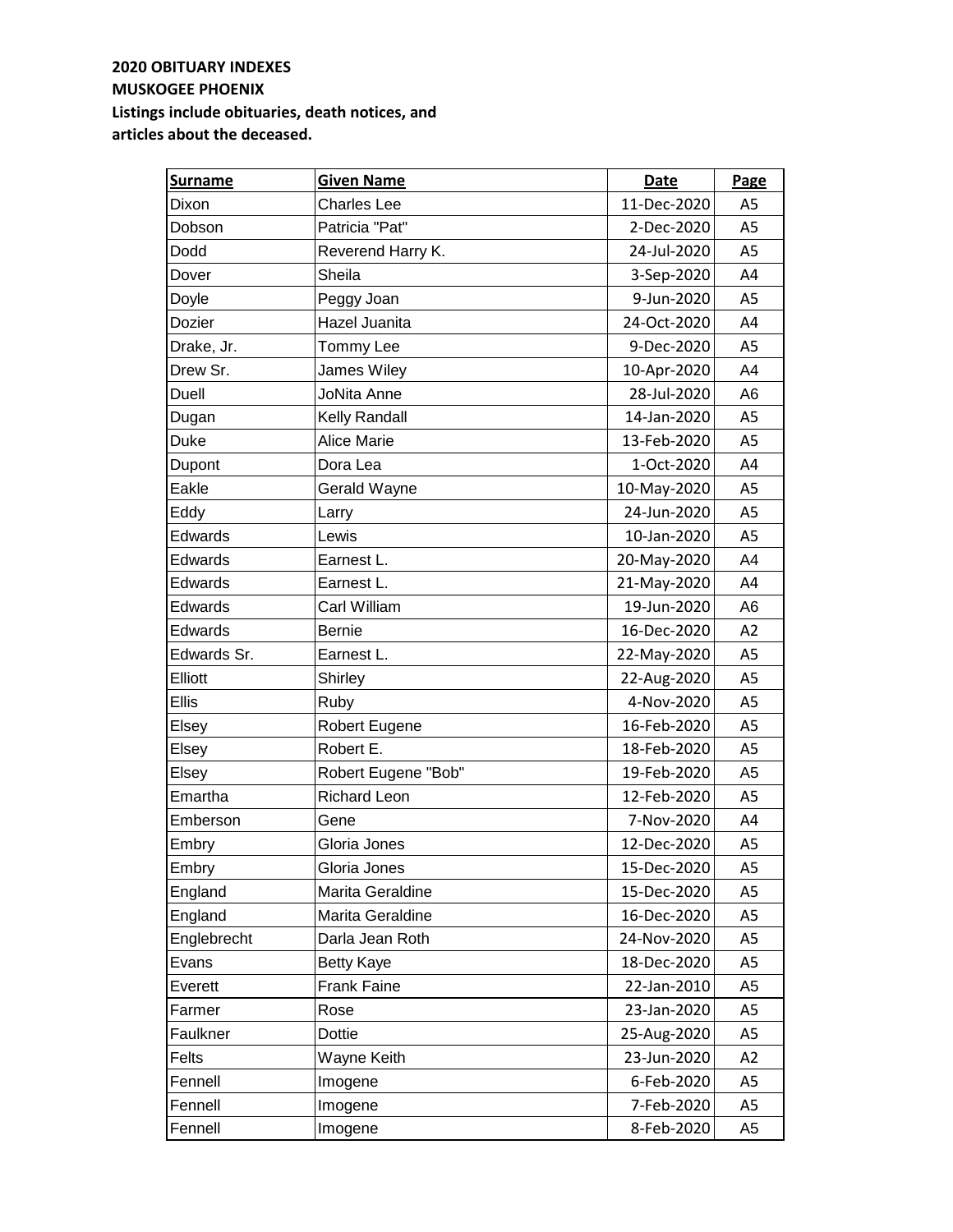| <b>Surname</b>  | <b>Given Name</b>        | Date        | Page           |
|-----------------|--------------------------|-------------|----------------|
| Ferguson        | <b>Brock Frederick</b>   | 22-Sep-2020 | A <sub>5</sub> |
| Finley          | Fred Leon                | 29-Sep-2020 | A2             |
| Finley          | Fred Leon                | 2-Oct-2020  | A <sub>5</sub> |
| Fisher          | Fonda Irene              | 14-Jul-2020 | A5             |
| Fitzgerald      | Lettie Mae Seals         | 31-Oct-2020 | A4             |
| Fix             | Velda Irene              | 8-Jul-2020  | A4             |
| Fleetwood       | <b>Jarrett Lee</b>       | 22-Mar-2020 | A5             |
| Fletcher        | Johnnie Leon             | 5-Jan-2020  | A <sub>5</sub> |
| Flinn           | Carl D. "Cotton"         | 12-Mar-2020 | A5             |
| Flinn           | Carl                     | 13-Mar-2020 | A <sub>5</sub> |
| Ford            | John Henry               | 25-Jan-2020 | A <sub>5</sub> |
| Ford            | John "Papa" Henry        | 28-Jan-2020 | A <sub>5</sub> |
| Foreman         | <b>Broyce Lewis</b>      | 31-Jan-2020 | A <sub>5</sub> |
| Foresee         | <b>Thomas Allen</b>      | 16-Jan-2020 | A <sub>5</sub> |
| Foster          | Quincy                   | 1-May-2020  | A <sub>5</sub> |
| Fox II          | Marvin                   | 4-Jun-2020  | A4             |
| Fox II          | Marvin                   | 5-Jun-2020  | A <sub>5</sub> |
| Frame           | Imogene                  | 15-May-2020 | A <sub>5</sub> |
| Franklin, Jr.   | Leothy "Joe" (Deacon)    | 12-Nov-2020 | A5             |
| Franklin, Jr.   | Leothy "Joe" (Deacon)    | 13-Nov-2020 | A5             |
| Frazier         | Wilburn                  | 15-Apr-2020 | A4             |
| Frazier         | Wilburn                  | 16-Apr-2020 | A4             |
| Freeman         | Paula Francis            | 19-Dec-2020 | A4             |
| French          | Lois Mae                 | 21-Apr-2020 | A <sub>2</sub> |
| Frusher         | Robert Eugene "Gene"     | 15-Sep-2020 | A <sub>6</sub> |
| Gable           | Gloria Jean              | 22-Jul-2020 | A4             |
| Gaines Sr.      | Reverend Dr. Ray Kenneth | 20-May-2020 | A4             |
| Gaines Sr.      | Reverend Dr. Ray Kenneth | 21-May-2020 | A4             |
| Gann            | Elizabeth Ann            | 14-Feb-2020 | A5             |
| Gann            | Wilma Jean               | 9-Oct-2020  | A5             |
| Garcia          | <b>Sharmell Beaird</b>   | 22-Aug-2020 | A5             |
| Gardenhire, Jr. | Frank Edward             | 26-Dec-2020 | A4             |
| Gardner         | Wanda L.                 | 21-Feb-2020 | A5             |
| Garrison        | Terri L.                 | 21-Feb-2020 | A5             |
| Garvin          | Maxine                   | 31-May-2020 | A5             |
| Gentry Sr.      | John Ruben               | 10-Jan-2020 | A5             |
| George          | Andy Frank               | 12-Aug-2020 | A4             |
| Gibbs           | Cletus W.                | 25-Jul-2020 | A4             |
| Gibbs           | Cletus W.                | 31-Jul-2020 | A5             |
| Gibson          | Jere Ann                 | 3-Jan-2020  | A4             |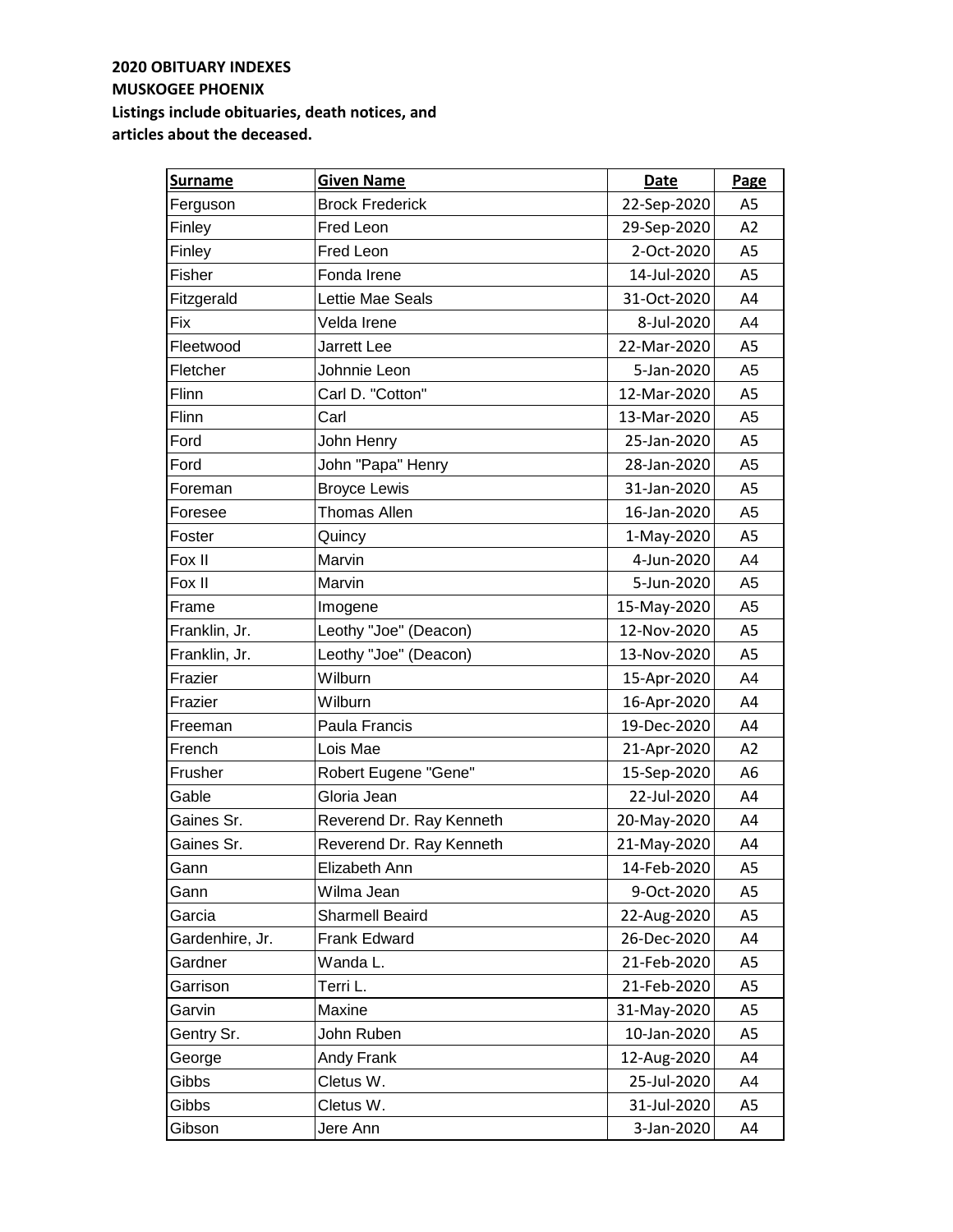| <b>Surname</b> | <b>Given Name</b>       | Date        | Page           |
|----------------|-------------------------|-------------|----------------|
| Gibson         | Jere Ann                | 4-Jan-2020  | A <sub>5</sub> |
| Gibson         | James                   | 21-Apr-2020 | A2             |
| Giem           | Judith Ann              | 12-Feb-2020 | A <sub>5</sub> |
| Giem           | <b>Judith Ann</b>       | 13-Feb-2020 | A <sub>5</sub> |
| Gilbert        | Donald Dean             | 19-Jan-2020 | A <sub>5</sub> |
| Gilyard        | Leon                    | 20-May-2020 | A4             |
| Gilyard        | Leon                    | 21-May-2020 | A4             |
| Gilyard        | Leoon                   | 22-May-2020 | A5             |
| Gist           | S. T.                   | 11-Jul-2020 | A <sub>5</sub> |
| Givens         | Mary Katherine          | 1-Aug-2020  | A <sub>5</sub> |
| Gladd          | James Earl "Sonny"      | 16-Dec-2020 | A5             |
| Glass          | Amber Dawn              | 13-May-2020 | A <sub>5</sub> |
| Glass          | <b>William Earl</b>     | 8-Jul-2020  | A4             |
| Glison-Wise    | Wilma                   | 18-Dec-2020 | A <sub>5</sub> |
| Gloden Sr.     | Melvin Dean             | 1-Apr-2020  | A <sub>5</sub> |
| Gloden Sr.     | Melvin Dean             | 2-Apr-2020  | A <sub>5</sub> |
| Goad, Sr.      | William Perry "Bill"    | 13-Oct-2020 | A <sub>5</sub> |
| Godwin         | Wesley                  | 29-Oct-2020 | A <sub>5</sub> |
| Gordon         | Kenneth Lloyd           | 4-Mar-2020  | A <sub>5</sub> |
| Gormley        | Myra Devee Vanderpool   | 10-Jul-2020 | A5             |
| Gould          | <b>Paul Marcellus</b>   | 16-Jul-2020 | A4             |
| Gower          | Jimmie "Jim" Ray        | 18-Nov-2020 | A5             |
| Graeser        | Mildred Joyce           | 3-Jul-2020  | A4             |
| Grandstaff     | Henry Harrison          | 14-May-2020 | A4             |
| Granger        | Marcia Ann Jennings     | 31-Jan-2020 | A <sub>5</sub> |
| Granger        | Marcia Ann Jennings     | 13-Feb-2020 | A <sub>5</sub> |
| Granger        | Willie L.               | 5-Nov-2020  | A <sub>5</sub> |
| Granger        | Willie L.               | 12-Nov-2020 | A <sub>5</sub> |
| Gray           | Vern Tyrone "Fat Kat"   | 20-Aug-2020 | A4             |
| Gray           | Vernon Tyrone "Fat Kat" | 21-Aug-2020 | A5             |
| Grayson        | <b>Effie Mae</b>        | 20-Aug-2020 | A4             |
| Grayson        | Leta "Judy" Lavalle     | 21-Aug-2020 | A5             |
| Grayson Jr.    | Joe                     | 29-Feb-2020 | A5             |
| Green          | Lester Mae              | 7-May-2020  | A4             |
| Green          | Barbara Ann             | 2-Jul-2020  | A4             |
| Greer          | Helen Ann               | 31-Jul-2020 | A5             |
| Greer          | Helen Ann               | 1-Aug-2020  | A5             |
| Gregg          | Raymond                 | 15-Oct-2020 | A5             |
| Grice          | Hazel C.                | 23-Feb-2020 | A5             |
| Grice          | <b>Hazel Corraine</b>   | 26-Feb-2020 | A5             |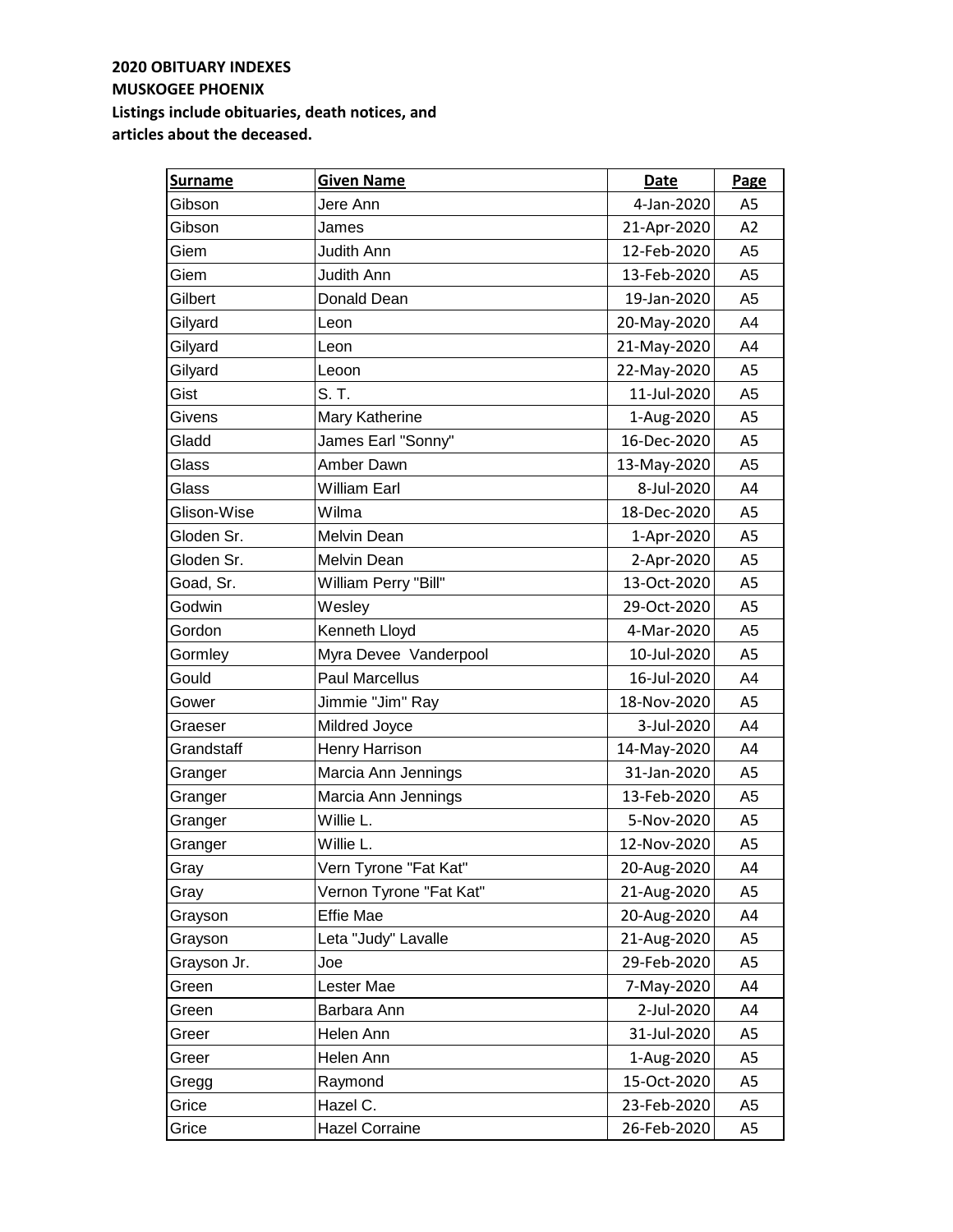| <b>Surname</b> | <b>Given Name</b>         | <b>Date</b> | Page           |
|----------------|---------------------------|-------------|----------------|
| Grigsby        | Helen "Thomas"            | 14-Jul-2020 | A <sub>5</sub> |
| Groover        | Linda M.                  | 30-Dec-2020 | A7             |
| Guinan         | Dr. William "Jack"        | 12-Apr-2020 | A <sub>5</sub> |
| Guinan         | Dr. William Joseph        | 15-Apr-2020 | A4             |
| Guinan         | Dr. William Joseph        | 16-Apr-2020 | A4             |
| Guthrie        | John Kevin                | 26-Dec-2020 | A4             |
| Guthrie        | John Kevin                | 30-Dec-2020 | A7             |
| Guy            | Kevin Lee                 | 31-May-2020 | A5             |
| Hacker         | Lee Roy                   | 27-Aug-2020 | A4             |
| Hale           | Ernest                    | 1-Mar-2020  | A4             |
| Hale           | James Brian               | 18-Jul-2020 | A <sub>5</sub> |
| Hale           | Patsy June                | 27-Oct-2020 | A <sub>6</sub> |
| Hall           | Dewayne                   | 16-Dec-2020 | A1             |
| Hamilton       | Robert                    | 8-Jan-2020  | A <sub>5</sub> |
| Hamilton       | <b>Robert Merrill</b>     | 10-Jan-2020 | A <sub>5</sub> |
| Hamm           | Margaret                  | 30-Dec-2020 | A7             |
| Hampton        | Mary C. "Hi Ho"           | 18-Mar-2020 | A <sub>5</sub> |
| Hampton        | Mary Chris "Hi Ho"        | 22-Mar-2020 | A <sub>5</sub> |
| Hampton        | Mary Chris "Hi Ho"        | 24-Mar-2020 | A <sub>5</sub> |
| Hampton        | Mary Chris "Hi Ho"        | 25-Mar-2020 | A <sub>5</sub> |
| Hampton        | Mary                      | 31-May-2020 | A5             |
| Haney          | <b>Shirley Ann</b>        | 8-Feb-2020  | A <sub>5</sub> |
| Hardin         | Jackie                    | 17-May-2020 | A <sub>5</sub> |
| Hardin         | Anna Lee                  | 3-Nov-2020  | A2             |
| Hardin, Sr.    | James William             | 8-Dec-2020  | A <sub>5</sub> |
| Harlin         | Patricia Elberine Sanders | 17-Sep-2020 | A <sub>5</sub> |
| Harlow         | David Wood                | 27-Jun-2020 | A4             |
| Harris         | John                      | 20-Feb-2020 | A5             |
| Harris         | Bruce "John"              | 14-Apr-2020 | A2             |
| Harris         | Bruce "John"              | 15-Apr-2020 | A4             |
| Harris         | Betty J.                  | 23-Jul-2020 | A4             |
| Harris         | <b>Betty Ruth</b>         | 25-Jul-2020 | A4             |
| Harris         | Norma Lee                 | 10-Dec-2020 | A5             |
| Harris, Jr.    | Jimmie Lee                | 3-Dec-2020  | A5             |
| Harrold        | Nancy Carol               | 27-Feb-2020 | A <sub>5</sub> |
| Harrold        | Nancy Carol               | 1-Mar-2020  | A4             |
| Hart           | Daniel Lester             | 19-Apr-2020 | A6             |
| Hart           | Jim                       | 29-Oct-2020 | A <sub>5</sub> |
| Harvey         | Shirley F.                | 13-Feb-2020 | A <sub>5</sub> |
| Haskins        | Glenn Randall             | 10-May-2020 | A <sub>5</sub> |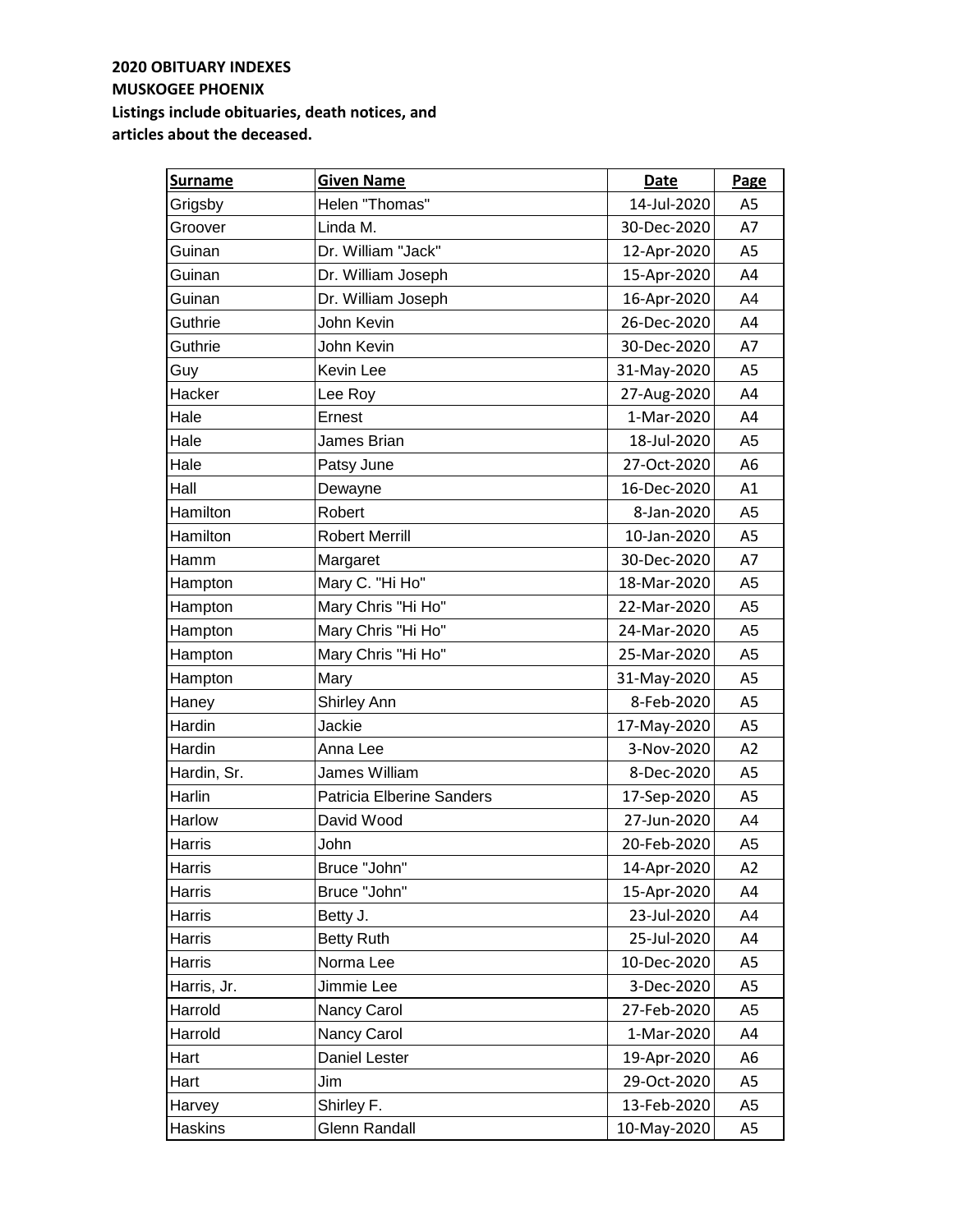| <b>Surname</b> | <b>Given Name</b>           | Date        | Page           |
|----------------|-----------------------------|-------------|----------------|
| Hatfield       | Eliza "Janie"               | 15-Mar-2020 | A <sub>5</sub> |
| Hayes          | D. D.                       | 25-Mar-2020 | A1,5           |
| Hayes          | D. D.                       | 26-Mar-2020 | A <sub>5</sub> |
| Hayes          | Steven Morgan               | 5-Nov-2020  | A5             |
| Henderson      | Walter J. "Jack"            | 8-Mar-2020  | A <sub>5</sub> |
| Henderson      | Sherri Lynette              | 21-Aug-2020 | A5             |
| Henderson      | Sherri Lynette              | 22-Aug-2020 | A5             |
| Hendrickson    | Haydon                      | 10-Dec-2020 | A <sub>5</sub> |
| Hendrickson    | Haydon                      | 11-Dec-2020 | A5             |
| Hendrickson    | Haydon                      | 12-Dec-2020 | A <sub>5</sub> |
| Herron         | Paul                        | 8-Sep-2020  | A1             |
| Herron         | Kevin                       | 8-Sep-2020  | A1             |
| Herron         | Holley                      | 8-Sep-2020  | A1             |
| Herron         | Gavin                       | 8-Sep-2020  | A1             |
| Herron         | Kevin                       | 25-Sep-2020 | A <sub>5</sub> |
| Herron         | Paul                        | 25-Sep-2020 | A <sub>5</sub> |
| Herron         | Holley                      | 25-Sep-2020 | A5             |
| Herron         | Gavin                       | 25-Sep-2020 | A5             |
| Hester         | Clayton                     | 9-Oct-2020  | A <sub>5</sub> |
| <b>Hicks</b>   | Aaron Michael               | 29-Jan-2020 | A5             |
| Higley         | Judy Faye                   | 30-Jan-2020 | A <sub>5</sub> |
| Hill           | Betty J.                    | 8-Jan-2020  | A5             |
| Hill           | Freeman Jewell              | 4-Mar-2020  | A <sub>5</sub> |
| Hill           | Freeman Jewell              | 5-Mar-2020  | A <sub>5</sub> |
| Hill           | Dianne Elaine               | 4-Jun-2020  | A4             |
| Hill           | Dianne Elaine               | 4-Jun-2020  | A4             |
| Hill           | Dianne Elaine               | 5-Jun-2020  | A <sub>5</sub> |
| Hill           | Maxine                      | 7-Nov-2020  | A4             |
| Hill           | Malski M.                   | 31-Dec-2020 | A1             |
| Hill (Priest)  | Maxine                      | 10-Nov-2020 | A4             |
| Hinds          | Rhonda Lee                  | 10-Jun-2020 | A5             |
| Hinkle         | James Arthur                | 10-Sep-2020 | A5             |
| Hinkle         | Alma Sue                    | 15-Dec-2020 | A5             |
| Hischke        | Della May                   | 6-Aug-2020  | A4             |
| Hiser          | Janice Marie (Sexton) Boehm | 30-Dec-2020 | A7             |
| Hobbs          | Jacquie Rosalie             | 14-Nov-2020 | A5             |
| Hogan          | Jackie Dale                 | 19-Nov-2020 | A <sub>5</sub> |
| Hollis         | Sharlene White              | 13-Aug-2020 | A4             |
| Hollis Sr.     | Sylvester Lee               | 31-Jan-2020 | A5             |
| Holloway       | Ophelia Sue                 | 18-Jul-2020 | A <sub>5</sub> |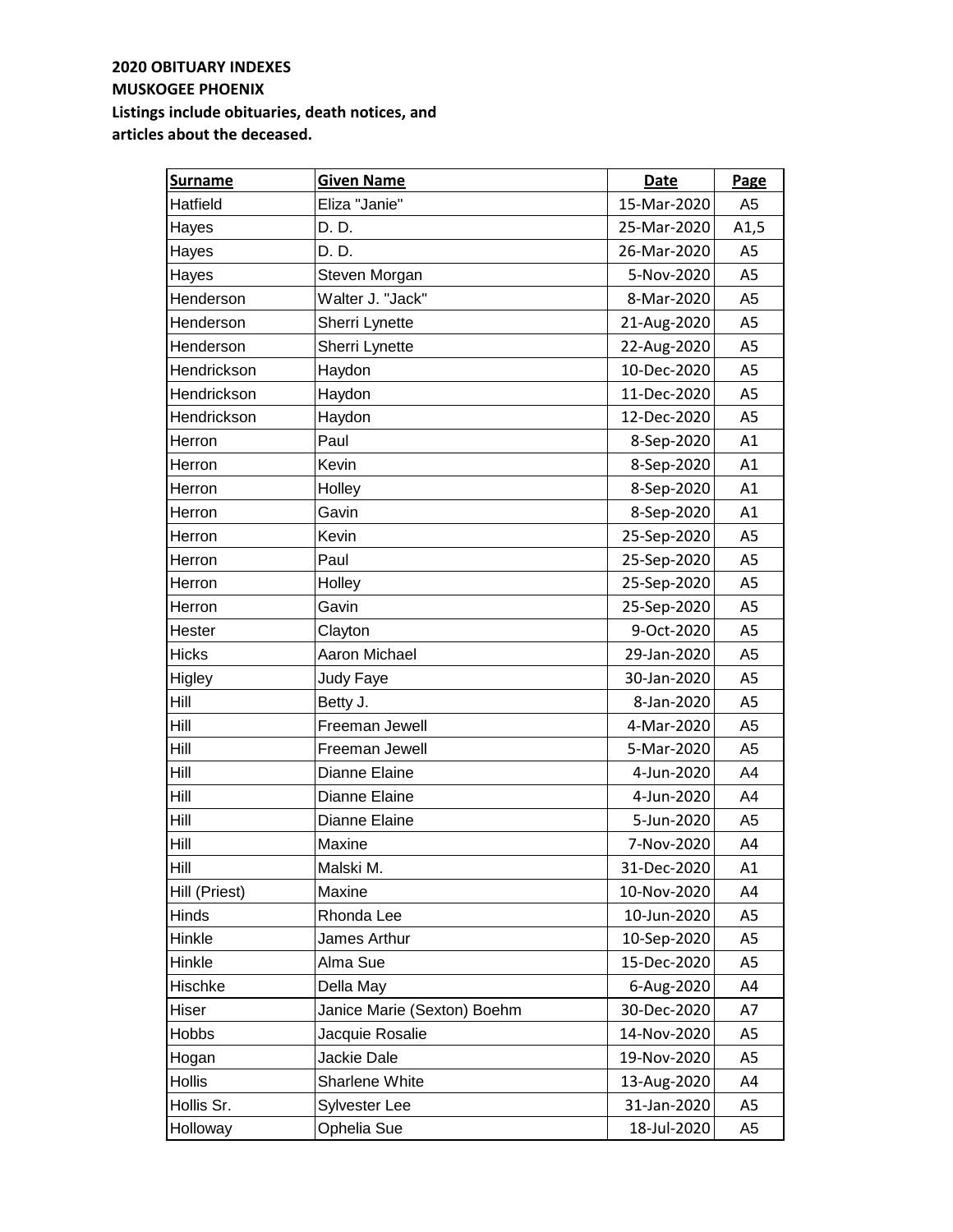| <b>Surname</b> | <b>Given Name</b>      | <b>Date</b> | Page           |
|----------------|------------------------|-------------|----------------|
| Holmes         | Orval Leo              | 7-Oct-2020  | A4             |
| Hooper         | Barbara                | 8-Apr-2020  | A4             |
| Hord           | Julie Ann Jones        | 24-Oct-2020 | A4             |
| Horn           | Teresa Ann             | 2-Sep-2020  | A4             |
| Horton         | <b>Ruth Florence</b>   | 23-Jul-2020 | A4             |
| Hotema         | <b>Bessie</b>          | 4-Dec-2020  | A5             |
| Housley Jr.    | Virgil Eugene          | 9-Jan-2020  | A5             |
| Huckabay       | Kyler                  | 1-Oct-2020  | A4             |
| Huckabay       | Kyler                  | 2-Oct-2020  | A5             |
| Hudson         | <b>Howard Jeffress</b> | 19-Sep-2020 | A4             |
| Huffman        | Patricia Joyce         | 12-Apr-2020 | A <sub>5</sub> |
| Huges          | Craig Massey           | 18-Dec-2020 | A5             |
| Hughes         | Gracie Lee             | 7-Jan-2020  | A <sub>5</sub> |
| Hughes         | Gracie Lee             | 7-Jan-2020  | A <sub>5</sub> |
| Hughes         | Gracie Lee             | 8-Jan-2020  | A <sub>5</sub> |
| Hughey         | Gordon Lee             | 12-Feb-2020 | A <sub>5</sub> |
| Hughey         | Gordon Lee             | 13-Feb-2020 | A <sub>5</sub> |
| Hunnicutt      | Sloan                  | 11-Dec-2020 | A5             |
| Huntly         | George Gordon          | 8-Sep-2020  | A <sub>5</sub> |
| Hutson         | Jimmy Ray "JR"         | 18-Feb-2020 | A5             |
| Hutson         | Jimmie Ray "JR"        | 19-Feb-2020 | A <sub>5</sub> |
| Hyslop         | Jeffrey Dwight         | 6-Feb-2020  | A <sub>5</sub> |
| Ingram         | Oscar                  | 19-Jun-2020 | A <sub>6</sub> |
| Innis          | Timothy C. "Tim"       | 23-Feb-2020 | A <sub>5</sub> |
| Innis          | Timothy C. "Tim"       | 26-Feb-2020 | A <sub>5</sub> |
| Irving         | David                  | 13-Feb-2020 | A <sub>5</sub> |
| Jackson        | Shirley Ann            | 20-May-2020 | A4             |
| Jackson        | Jewell L.              | 26-Dec-2020 | A4             |
| Jackson        | Jewell L.              | 29-Dec-2020 | A5             |
| Jackson, Sr.   | Knolah                 | 24-Oct-2020 | A4             |
| Jackson, Sr.   | Delbert Eugene         | 17-Dec-2020 | A4             |
| Jackson, Sr.   | Delbert Eugene         | 18-Dec-2020 | A5             |
| Jacobs         | Jimmy Charles          | 8-Jul-2020  | A4             |
| Jarrard        | Lottie Marie (Stiles)  | 24-Jun-2020 | A <sub>5</sub> |
| Jarrard        | <b>Clentis Daniel</b>  | 19-Sep-2020 | A4             |
| Jenkins        | Roy Dale               | 3-Jul-2020  | A4             |
| Jernigan       | Janiell Lynn           | 17-Mar-2020 | A5             |
| Jernigan       | Maxine Civilla         | 23-Jul-2020 | A4             |
| Jobe           | <b>Willis Gene</b>     | 10-Mar-2020 | A5             |
| Johnson        | Lucille                | 2-Apr-2020  | A <sub>5</sub> |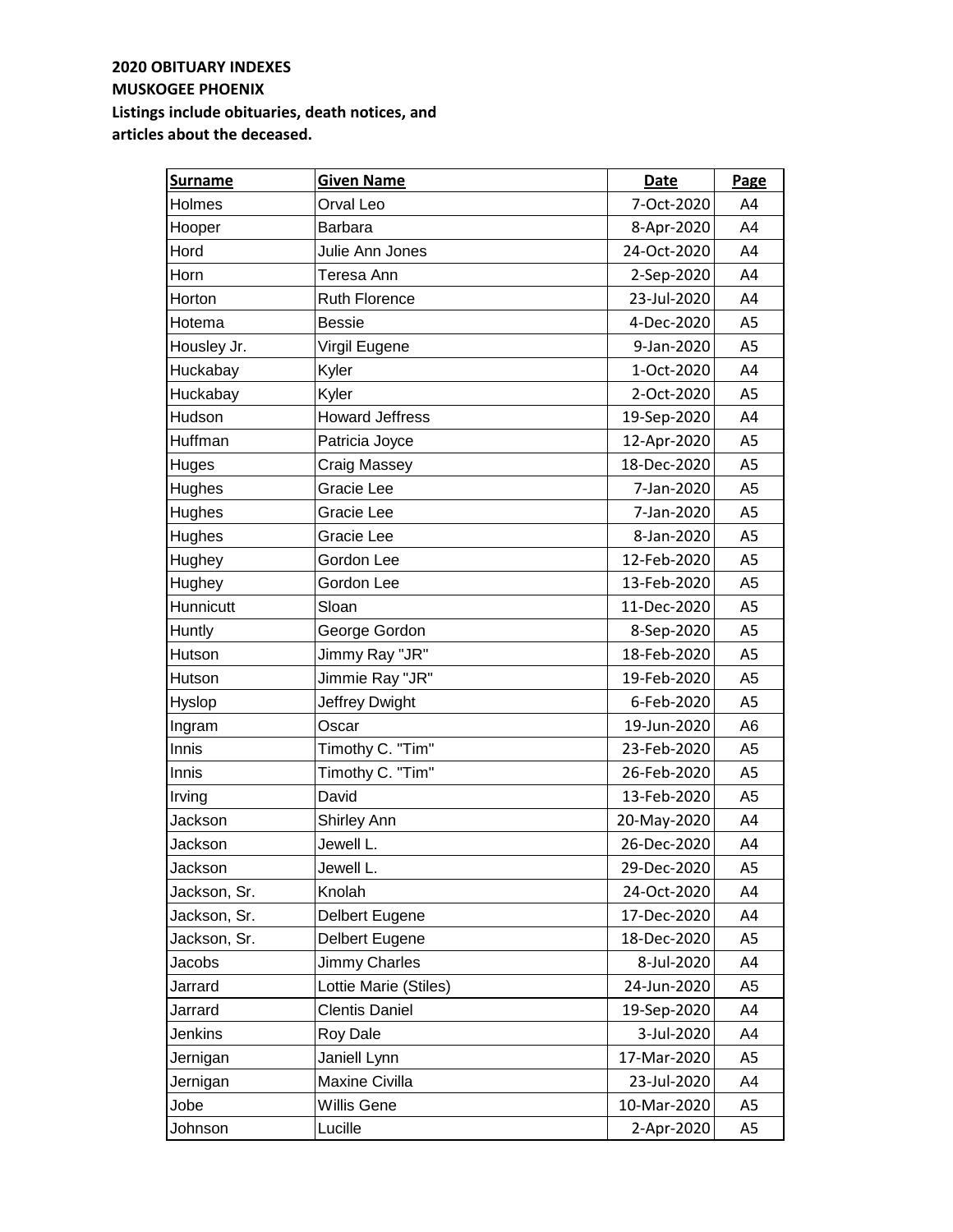| <b>Surname</b> | <b>Given Name</b>     | Date        | Page           |
|----------------|-----------------------|-------------|----------------|
| Johnson        | Allison Mae           | 30-Apr-2020 | A <sub>5</sub> |
| Johnson        | Regina Faye           | 20-Aug-2020 | A4             |
| Johnson        | Regina Faye           | 21-Aug-2020 | A <sub>5</sub> |
| Johnson        | Dorothy               | 14-Nov-2020 | A <sub>5</sub> |
| Johnson        | Irene (Chamberlain)   | 16-Dec-2020 | A <sub>5</sub> |
| Johnson Sr.    | Thomas                | 10-Jan-2020 | A5             |
| Johnson Sr.    | Thomas                | 14-Jan-2020 | A <sub>5</sub> |
| Johnson Sr.    | <b>Curtis Gene</b>    | 8-Feb-2020  | A <sub>5</sub> |
| Johnson Sr.    | <b>Curtis Gene</b>    | 9-Feb-2020  | A <sub>5</sub> |
| Johnson Sr.    | <b>Curtis Gene</b>    | 11-Feb-2020 | A <sub>5</sub> |
| Jones          | Jewel M.              | 26-Mar-2020 | A5             |
| Jones          | <b>Brandon Scott</b>  | 4-Jun-2020  | A4             |
| Jones          | Claudean              | 8-Jul-2020  | A4             |
| Jones          | <b>Glen Mason</b>     | 4-Nov-2020  | A <sub>5</sub> |
| Jones, Jr.     | Clyde Merten          | 26-Sep-2020 | A <sub>5</sub> |
| Jorski         | Raymond               | 16-Oct-2020 | A <sub>5</sub> |
| Josey          | Rev. Delbert C.       | 31-Mar-2020 | A <sub>5</sub> |
| Josey          | Rev. Delbert          | 2-Apr-2020  | A <sub>5</sub> |
| Kaiser         | Kathryn Virginia      | 17-Sep-2020 | A <sub>5</sub> |
| Keisler        | Josephine Era         | 26-Sep-2020 | A <sub>5</sub> |
| Keitel Jr.     | James Elwin           | 3-May-2020  | A <sub>5</sub> |
| Keith          | Maggie Maybell        | 17-May-2020 | A <sub>5</sub> |
| Kelly          | <b>William Mack</b>   | 20-Jun-2020 | A5             |
| Kelton         | Doris                 | 29-Mar-2020 | A4             |
| Kelton         | James E.              | 2-Apr-2020  | A <sub>5</sub> |
| Key            | Shannon               | 30-Dec-2020 | A7             |
| Keys           | Eliza Mae             | 8-Apr-2020  | A4             |
| Killlingsworth | Victoria Lynn "Vicki" | 8-Jul-2020  | A4             |
| Kimble         | Symone Rockell        | 3-Jan-2020  | A4             |
| Kimble         | Symone Rockell        | 4-Jan-2020  | A5             |
| Kinsey         | Roger                 | 3-Apr-2020  | A4             |
| Kirby          | Mary Kathryn          | 8-Apr-2020  | A4             |
| Kolmer III     | Anthony Henry "Tony"  | 31-Jan-2020 | A5             |
| Kolmer III     | Anthony H. "Tony"     | 1-Feb-2020  | A5             |
| Kolmer III     | Anthony Henry "Tony"  | 2-Feb-2020  | A5             |
| Krienhagen     | Ruth Imogene          | 21-Nov-2020 | A4             |
| Kummers        | Linda Ruth Caudell    | 15-Sep-2020 | A6             |
| Ladd           | Robert                | 30-Jun-2020 | A7             |
| Lagow          | Virgil                | 31-Jul-2020 | A <sub>5</sub> |
| Lagow          | Virgil                | 4-Aug-2020  | A2             |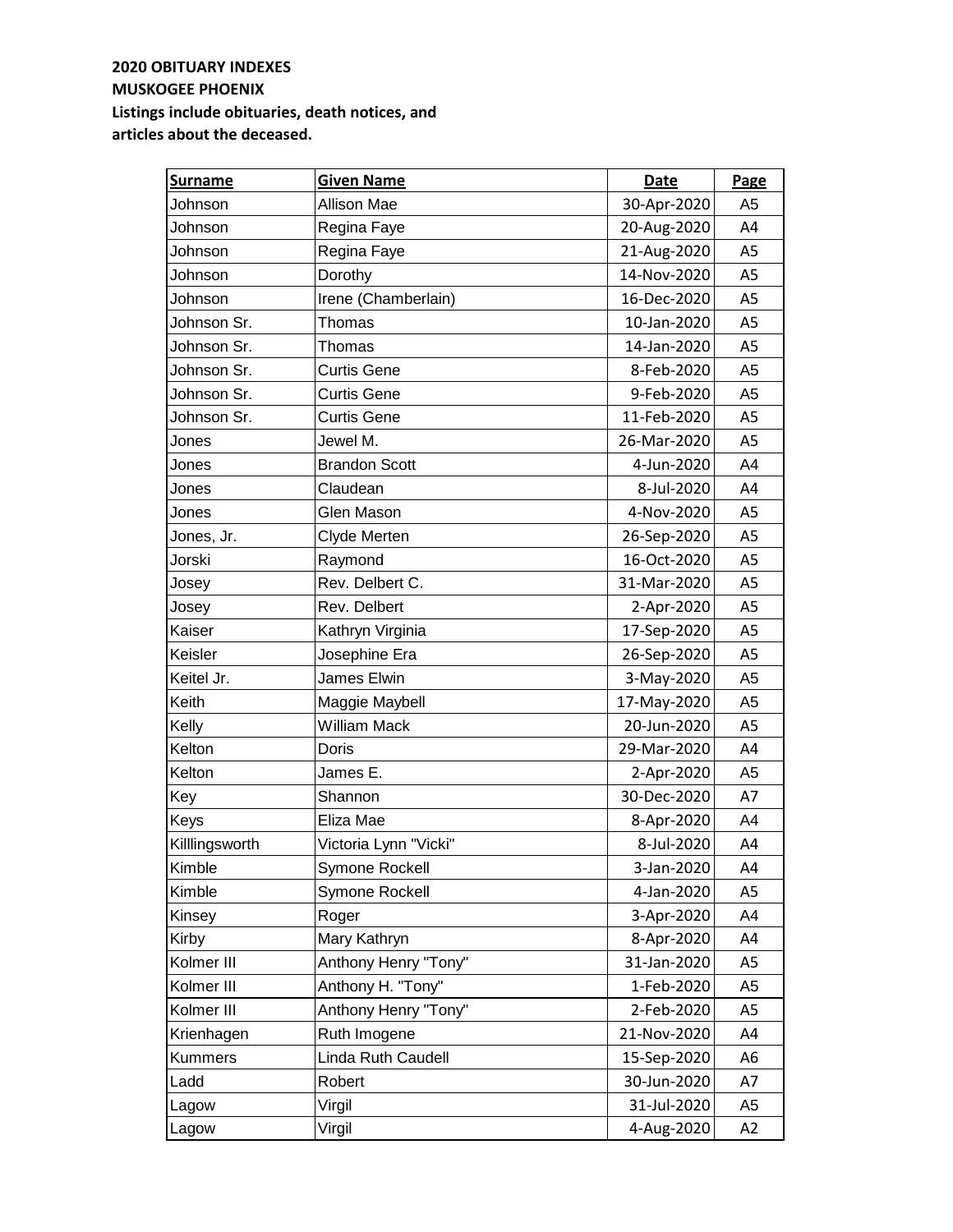| <b>Surname</b>   | <b>Given Name</b>            | <b>Date</b> | Page           |
|------------------|------------------------------|-------------|----------------|
| Laman            | <b>Jewell Marie</b>          | 17-May-2020 | A <sub>5</sub> |
| Lamascus         | Ronald Everett               | 22-May-2020 | A5             |
| Lane             | Myrna Rae                    | 13-May-2020 | A <sub>5</sub> |
| Lang             | Nancy Ellen                  | 19-Apr-2020 | A6             |
| Lassetter-Larkin | Judith Lynn                  | 10-Jan-2020 | A5             |
| Lassetter-Larkin | Judith Lynn                  | 11-Jan-2020 | A5             |
| Latshaw          | Paula Alexander              | 8-Aug-2020  | A5             |
| Lawhorn          | Mary Emmaline                | 1-Oct-2020  | A4             |
| Leake Jr.        | James C.                     | 24-Apr-2020 | A5             |
| Leake Jr.        | James C.                     | 26-Apr-2020 | A <sub>5</sub> |
| Leake Jr.        | James Chowning               | 13-Jun-2020 | A <sub>5</sub> |
| Leatherman       | Floretta Laviena             | 27-May-2020 | A <sub>5</sub> |
| Leggett          | <b>Charles Ralph</b>         | 1-Mar-2020  | A4             |
| Lehman           | Anita Dolores "Dee"          | 19-Jan-2020 | A <sub>5</sub> |
| Lehman           | Anita Dolores "Dee"          | 21-Jan-2020 | A <sub>5</sub> |
| Lehman           | <b>Edward Ray</b>            | 28-Oct-2020 | A5             |
| Lehman           | <b>Edward Ray</b>            | 29-Oct-2020 | A5             |
| Lehman           | Anita Dolores "Dee"          | 18-Nov-2020 | A5             |
| LeMasters        | Leta Lynn                    | 7-Apr-2020  | A2             |
| Lemasters        | Joseph Morgan                | 27-Oct-2020 | A6             |
| Lemasters        | Tommy                        | 31-Oct-2020 | A4             |
| Lemasters, Jr.   | Joseph "Joe" (The Honorable) | 29-Oct-2020 | A5             |
| Lev              | Richard E.                   | 3-Sep-2020  | A4             |
| Lewis            | Robert L.                    | 5-Nov-2020  | A <sub>5</sub> |
| Liles            | Dale Phillip                 | 18-Sep-2020 | A <sub>5</sub> |
| Liles            | Dale Phillip                 | 19-Sep-2020 | A4             |
| Lillard          | George David                 | 10-Mar-2020 | A <sub>5</sub> |
| Limon            | LaRonda Sue                  | 31-May-2020 | A5             |
| Lindley, Sr.     | Dennis Ray                   | 26-Aug-2020 | A4             |
| Lively           | Eddie F.                     | 3-Oct-2020  | A4             |
| Loge-Beauvais    | Andi Joann                   | 8-Feb-2020  | A <sub>5</sub> |
| Loge-Beauvais    | Andi Joann                   | 9-Feb-2020  | A5             |
| Lolles           | Mrs. Wilma G.                | 19-Jun-2020 | A6             |
| Long             | Erleen Sullivan              | 14-Feb-2020 | A <sub>5</sub> |
| Long             | Vonnie Honea                 | 5-Mar-2020  | A5             |
| Long             | Vonnie Jo Honea              | 8-Mar-2020  | A <sub>5</sub> |
| Long             | Stephanie Yvonne             | 20-Oct-2020 | A6             |
| Longoria         | Jacqualine Dianne            | 6-Mar-2020  | A <sub>5</sub> |
| Lorenz, Jr.      | <b>Albert Carl</b>           | 4-Aug-2020  | A2             |
| Lorenz, Jr.      | <b>Albert Carl</b>           | 5-Aug-2020  | A4             |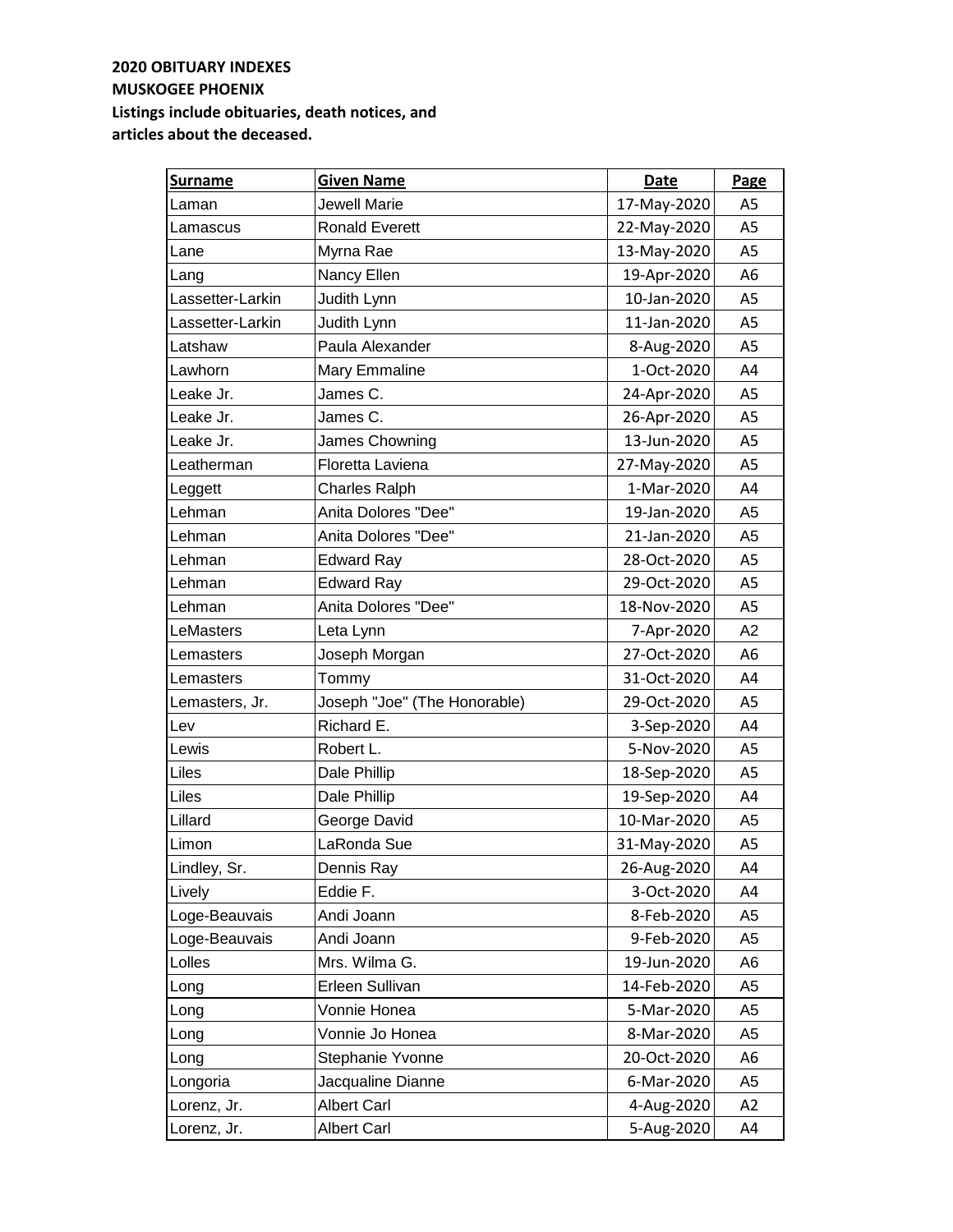| <b>Surname</b>  | <b>Given Name</b>            | Date        | Page           |
|-----------------|------------------------------|-------------|----------------|
| Lossie          | James                        | 2-Dec-2020  | A <sub>5</sub> |
| Love            | <b>William Barry</b>         | 4-Apr-2020  | A1             |
| Lowe, Jr.       | <b>Marvin Oscar</b>          | 27-Nov-2020 | A4             |
| Lowery          | Margarette Elaine            | 3-Oct-2020  | A4             |
| Lowery          | Margarette Elaine Nelson     | 7-Oct-2020  | A4             |
| Lowery          | Jerry Tommy                  | 24-Nov-2020 | A <sub>5</sub> |
| Lusk            | Naomi Frances                | 2-Oct-2020  | A <sub>5</sub> |
| Maguire         | <b>Berklee</b>               | 25-Sep-2020 | A2             |
| Manley          | Carla Jeanne                 | 11-Feb-2020 | A <sub>5</sub> |
| Mannford        | L. S.                        | 11-Dec-2020 | A <sub>5</sub> |
| Manning         | Linda Mae                    | 23-Jan-2020 | A <sub>5</sub> |
| Manning         | Linda Mae                    | 24-Jan-2020 | A5             |
| Manning         | Linda Mae                    | 25-Jan-2020 | A <sub>5</sub> |
| Manning         | Marcus                       | 24-Sep-2020 | A <sub>5</sub> |
| Manning         | David Andrew                 | 27-Nov-2020 | A4             |
| Marlow          | John Danny                   | 22-Dec-2020 | A4             |
| Marsey          | Sharon                       | 8-Aug-2020  | A <sub>5</sub> |
| Marsh           | Maurice "Moe"                | 31-Jan-2020 | A <sub>5</sub> |
| Martin          | L. Stanley                   | 16-Apr-2020 | A4             |
| Martin          | L. Stanley                   | 20-Jun-2020 | A <sub>5</sub> |
| Martin          | Hazel                        | 30-Jun-2020 | A7             |
| Martin          | Mark David                   | 2-Jul-2020  | A4             |
| Martinson       | <b>Harold Richard</b>        | 12-Mar-2020 | A5             |
| Marvel          | <b>Robert Ray</b>            | 4-Feb-2020  | A5             |
| Matheny         | <b>Sharon Renee Billings</b> | 11-Sep-2020 | A <sub>5</sub> |
| Matheny         | <b>Sharon Renee Billings</b> | 12-Sep-2020 | A <sub>5</sub> |
| <b>Matthews</b> | <b>Rick</b>                  | 10-Jun-2020 | A <sub>5</sub> |
| <b>Matthews</b> | John Jefferson               | 20-Oct-2020 | A <sub>6</sub> |
| Maxey           | Marie Louise                 | 24-Oct-2020 | A4             |
| Maxwell         | Amalia Maria                 | 29-Apr-2020 | A5             |
| Mayberry        | Nancy Jean (Carman)          | 18-Mar-2020 | A5             |
| Mayberry        | Nancy Jean                   | 10-Jun-2020 | A5             |
| Mayes Jr.       | James K.                     | 27-Jun-2020 | A4             |
| McBroom         | Jack Lee                     | 30-Apr-2020 | A5             |
| McBroom         | Jackie Lee                   | 1-May-2020  | A5             |
| McCollough      | <b>Charles Kenneth</b>       | 2-Feb-2020  | A5             |
| McCollough      | <b>Charles Kenneth</b>       | 8-Feb-2020  | A5             |
| McCollough      | Charles Kenneth              | 9-Feb-2020  | A5             |
| McConnell       | Raymond Dewayne              | 14-Jul-2020 | A5             |
| McCool          | Carol Louise Tilley Karnes   | 23-Feb-2020 | A <sub>5</sub> |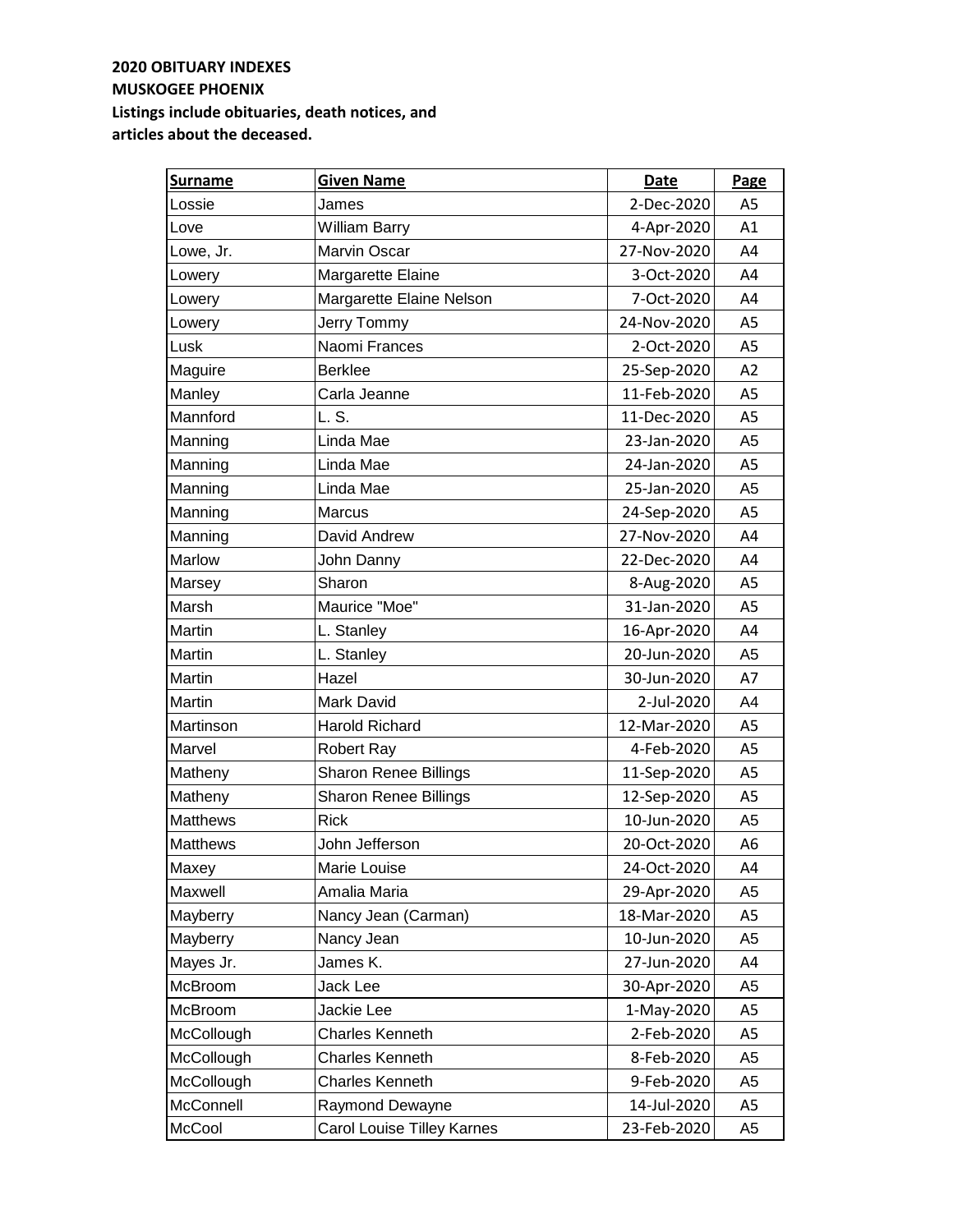| <b>Surname</b> | <b>Given Name</b>                 | Date        | Page           |
|----------------|-----------------------------------|-------------|----------------|
| McCool         | <b>Carol Louise Tilley Karnes</b> | 26-Feb-2020 | A <sub>5</sub> |
| McCool         | Carol Louise Tilley-Karner        | 27-Feb-2020 | A <sub>5</sub> |
| McCrary        | Bettie L.                         | 13-Feb-2020 | A <sub>5</sub> |
| McCrary        | Mark Anthony                      | 17-Sep-2020 | A <sub>5</sub> |
| McDaniel       | Madean                            | 5-Mar-2020  | A <sub>5</sub> |
| McElhaney      | Albert                            | 10-Mar-2020 | A <sub>5</sub> |
| <b>McGraw</b>  | Scholley Jane                     | 24-Oct-2020 | A4             |
| McGraw Jr.     | Roy E.                            | 17-Nov-2020 | A5             |
| McGraw Jr.     | Roy E.                            | 18-Nov-2020 | A <sub>5</sub> |
| <b>McGrew</b>  | Mary Louise                       | 4-Nov-2020  | A <sub>5</sub> |
| <b>McGuire</b> | Clarence D.                       | 5-Apr-2020  | A5             |
| McGuire        | Sandra Leigh                      | 30-Dec-2020 | A7             |
| McGuire        | <b>Bill "Squire"</b>              | 30-Dec-2020 | A7             |
| McIntosh       | Essie "Jean" LaJean               | 10-Sep-2020 | A <sub>5</sub> |
| McIntosh       | Essie "Jean" LaJean               | 11-Sep-2020 | A <sub>5</sub> |
| McIntosh       | Alvin "Big Al" Louis              | 16-Oct-2020 | A <sub>5</sub> |
| McKay          | Lillie                            | 7-Jan-2020  | A <sub>5</sub> |
| McMurray       | <b>Harold Roy</b>                 | 13-Mar-2020 | A <sub>5</sub> |
| <b>McNeil</b>  | Patrick John                      | 19-Feb-2020 | A5             |
| <b>McNeil</b>  | Patrick John                      | 20-Feb-2020 | A5             |
| McNeil         | Patrick John                      | 21-Feb-2020 | A <sub>5</sub> |
| <b>McNeil</b>  | Neil P.                           | 4-Sep-2020  | A <sub>5</sub> |
| McPherson      | James Robert                      | 5-Apr-2020  | A5             |
| McPherson      | James Robert "Jim"                | 7-Apr-2020  | A2             |
| Means          | Nina Ward                         | 5-Feb-2020  | A <sub>5</sub> |
| Meeker         | <b>Thomas Riley</b>               | 31-May-2020 | A <sub>5</sub> |
| Miller         | Leatha Lorene                     | 23-Sep-2020 | A <sub>5</sub> |
| Miller         | Dan Eugene                        | 25-Nov-2020 | A4             |
| <b>Millet</b>  | Martha Ann                        | 7-Oct-2020  | A4             |
| Mitchell       | Joseph Alvin                      | 16-Oct-2020 | A5             |
| Mitchell       | Joseph Alvin                      | 17-Oct-2020 | A5             |
| Moody          | Jerry Wayne                       | 17-Oct-2020 | A5             |
| Moody          | Jerry Wayne                       | 28-Oct-2020 | A5             |
| Moody          | Jeffery Scott                     | 30-Oct-2020 | A5             |
| Moody          | Jeffery Scott                     | 5-Nov-2020  | A5             |
| Mooney         | Michael Wayne                     | 14-Feb-2020 | A5             |
| Moore          | Jerry L.                          | 3-Mar-2020  | A <sub>5</sub> |
| Moore          | DeAnne M.                         | 15-Jul-2020 | A4             |
| Moore          | Wanda Lee                         | 8-Oct-2020  | A5             |
| Moore          | Wanda Lee                         | 10-Oct-2020 | A4             |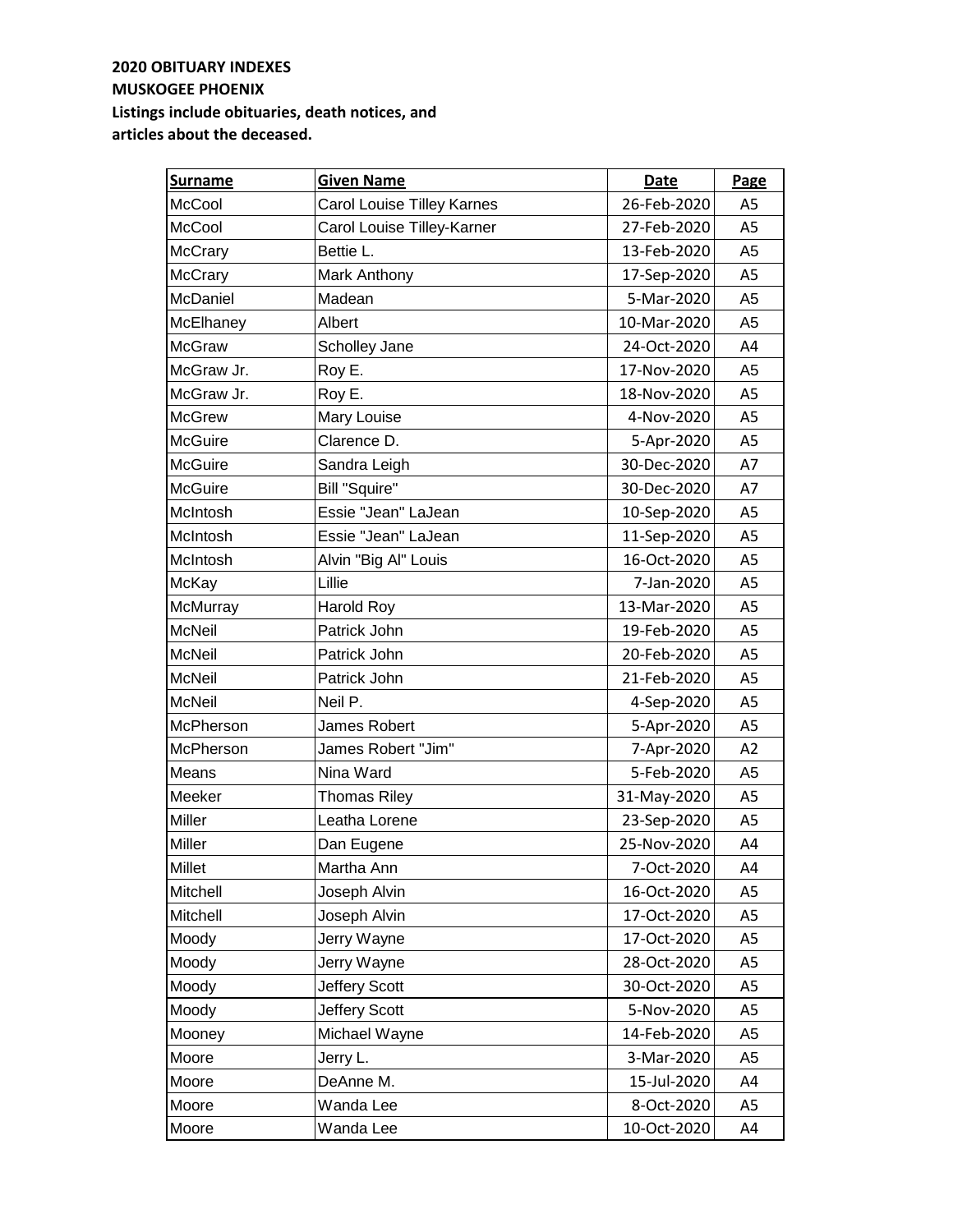| <b>Surname</b> | <b>Given Name</b>            | Date        | Page           |
|----------------|------------------------------|-------------|----------------|
| Moore          | <b>Grover Cleveland "GC"</b> | 22-Dec-2020 | A4             |
| Moore          | <b>Grover Cleveland "GC"</b> | 23-Dec-2020 | A7             |
| Morgan         | Sharon Janae                 | 14-Jan-2020 | A <sub>5</sub> |
| Morgan         | <b>Bud</b>                   | 11-Mar-2020 | A <sub>5</sub> |
| Morgan         | Ronald A.                    | 28-Apr-2020 | A <sub>5</sub> |
| Morris         | Gary Lynn                    | 28-Jan-2020 | A <sub>5</sub> |
| Morton         | Velma                        | 8-Apr-2020  | A4             |
| Moses          | Eva Lena                     | 12-Sep-2020 | A5             |
| Moses          | Eva Lena                     | 15-Sep-2020 | A6             |
| Moses          | Eva Lena                     | 16-Sep-2020 | A4             |
| Mosley         | Sharon                       | 6-Aug-2020  | A4             |
| Mosley         | <b>Charles Otis</b>          | 27-Nov-2020 | A4             |
| Moss, Jr.      | Johnnie Lee                  | 24-Sep-2020 | A <sub>5</sub> |
| Moss, Jr.      | Johnnie Lee                  | 25-Sep-2020 | A <sub>5</sub> |
| Mosteller      | Kathy Lynn                   | 20-May-2020 | A4             |
| Motte          | Michael Joseph               | 11-Jul-2020 | A <sub>5</sub> |
| <b>Mukes</b>   | Dameion                      | 10-Oct-2020 | A4             |
| Mullican       | <b>Clint Lee</b>             | 24-Jul-2020 | A <sub>5</sub> |
| Mullican       | Paul Raymond                 | 20-Nov-2020 | A <sub>5</sub> |
| <b>Mullins</b> | JoAnn                        | 21-Nov-2020 | A4             |
| Murphy         | <b>Carl Franklin</b>         | 12-Aug-2020 | A4             |
| Murry          | Wanda                        | 18-Jun-2020 | A4             |
| <b>Myers</b>   | James William Henry "Bill"   | 12-May-2020 | A <sub>5</sub> |
| <b>Myers</b>   | Eunice                       | 23-Jul-2020 | A4             |
| <b>Myers</b>   | Donald Henry                 | 7-Nov-2020  | A4             |
| Neale-Thompson | <b>Gail Doris</b>            | 10-Apr-2020 | A4             |
| Nelson         | Magdalene                    | 15-Oct-2020 | A <sub>5</sub> |
| Nelson         | Lyle                         | 15-Dec-2020 | A <sub>5</sub> |
| <b>Newell</b>  | Karen Kaye                   | 16-Oct-2020 | A5             |
| Newman         | Faye Marie                   | 30-Jul-2020 | A4             |
| Newton         | Robert F.                    | 5-Nov-2020  | A5             |
| Newton         | Daphne Lee                   | 2-Dec-2020  | A5             |
| Newton         | <b>Robert Frank</b>          | 4-Nov-2020  | A5             |
| Newton II      | <b>Steven Eston</b>          | 1-Aug-2020  | A5             |
| Normore        | Donnie Ray                   | 20-Nov-2020 | A5             |
| Nugent         | Sarah                        | 9-Feb-2020  | A5             |
| Odell          | Dora Irene                   | 26-Apr-2020 | A5             |
| Oglesbee M.D.  | John Robert                  | 29-Apr-2020 | A5             |
| Oliver         | Edith Jane                   | 30-Apr-2020 | A5             |
| Oliver         | Edith Jane                   | 1-May-2020  | A5             |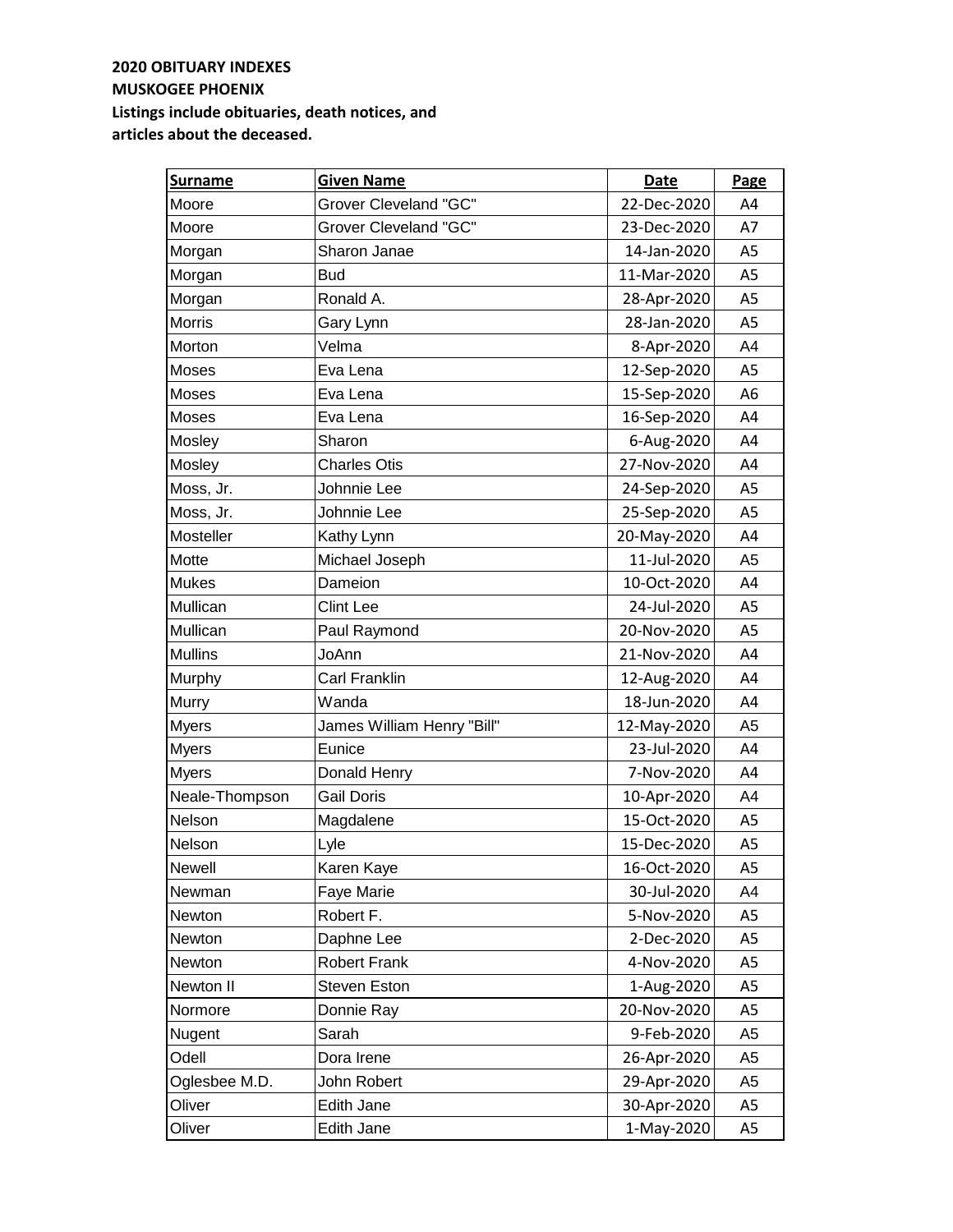| <b>Surname</b>    | <b>Given Name</b>     | <b>Date</b> | <b>Page</b>    |
|-------------------|-----------------------|-------------|----------------|
| Oliver            | Glen Alan             | 9-Jun-2020  | A <sub>5</sub> |
| Oliver            | David Kent "Gub"      | 13-Jun-2020 | A5             |
| Ong               | Yee Se (Dr.)          | 22-Dec-2020 | A1             |
| Orman             | Helen Leota           | 20-Aug-2020 | A4             |
| Osburn            | Mary Ellen            | 28-Oct-2020 | A5             |
| Osburn            | Mary Ellen Goodall    | 29-Oct-2020 | A <sub>5</sub> |
| Ousley            | Sylvester Lee         | 22-Apr-2020 | A <sub>5</sub> |
| Owen              | Dewey S.              | 25-Jul-2020 | A4             |
| Owens Jr.         | Richard J.            | 4-Jan-2020  | A5             |
| Owens Jr.         | Richard J.            | 5-Jan-2020  | A <sub>5</sub> |
| Paine             | Sammye Marcella       | 13-Aug-2020 | A4             |
| Park              | Mark                  | 30-Jul-2020 | A4             |
| Park              | Mark                  | 31-Jul-2020 | A <sub>5</sub> |
| Parker            | <b>Bert Francis</b>   | 6-Nov-2020  | A <sub>5</sub> |
| Parker            | Bill                  | 19-Nov-2020 | A5             |
| Parks             | Thomas                | 13-Feb-2020 | A <sub>5</sub> |
| Parson            | Hoy Gene              | 15-May-2020 | A5             |
| Parsons           | Randy                 | 14-Apr-2020 | A2             |
| Parsons           | Randy                 | 15-Apr-2020 | A4             |
| Parton            | <b>Whitney Nicole</b> | 29-Jan-2020 | A5             |
| Parton            | <b>Whitney Nicole</b> | 30-Jan-2020 | A <sub>5</sub> |
| Parton            | <b>Whitney Nicole</b> | 31-Jan-2020 | A <sub>5</sub> |
| Patrick           | <b>Anthony Earl</b>   | 10-Apr-2020 | A4             |
| Patterson         | Jerry                 | 22-Jan-2010 | A <sub>5</sub> |
| Patterson         | Jerry L.              | 21-Jan-2020 | A <sub>5</sub> |
| Patterson         | Geneva "Neva"         | 20-Aug-2020 | A4             |
| Patterson         | Reba Dell             | 10-Dec-2020 | A5             |
| Patterson         | Reba Dell             | 11-Dec-2020 | A5             |
| Payte             | Helen Mae             | 29-May-2020 | A5             |
| Pearce            | Tula Mae              | 27-Feb-2020 | A5             |
| Peebles           | Carol Porum           | 10-Dec-2020 | A5             |
| Peebles(Langston) | Mary Lavonne          | 5-Aug-2020  | A4             |
| Pekarcik          | Dennis                | 8-Jul-2020  | A4             |
| Perry             | Anna Belle            | 14-May-2020 | A4             |
| Pfennighausen     | Richard M.            | 10-Oct-2020 | A4             |
| Phillips          | Hazel                 | 2-Feb-2020  | A <sub>5</sub> |
| Phillips          | Hazel                 | 4-Feb-2020  | A5             |
| Pilgrim           | Barbara Helen         | 22-Oct-2020 | A5             |
| Pittman-Null      | Joyce M.              | 17-Apr-2020 | A5             |
| Pittman-Null      | Joyce M.              | 19-Apr-2020 | A6             |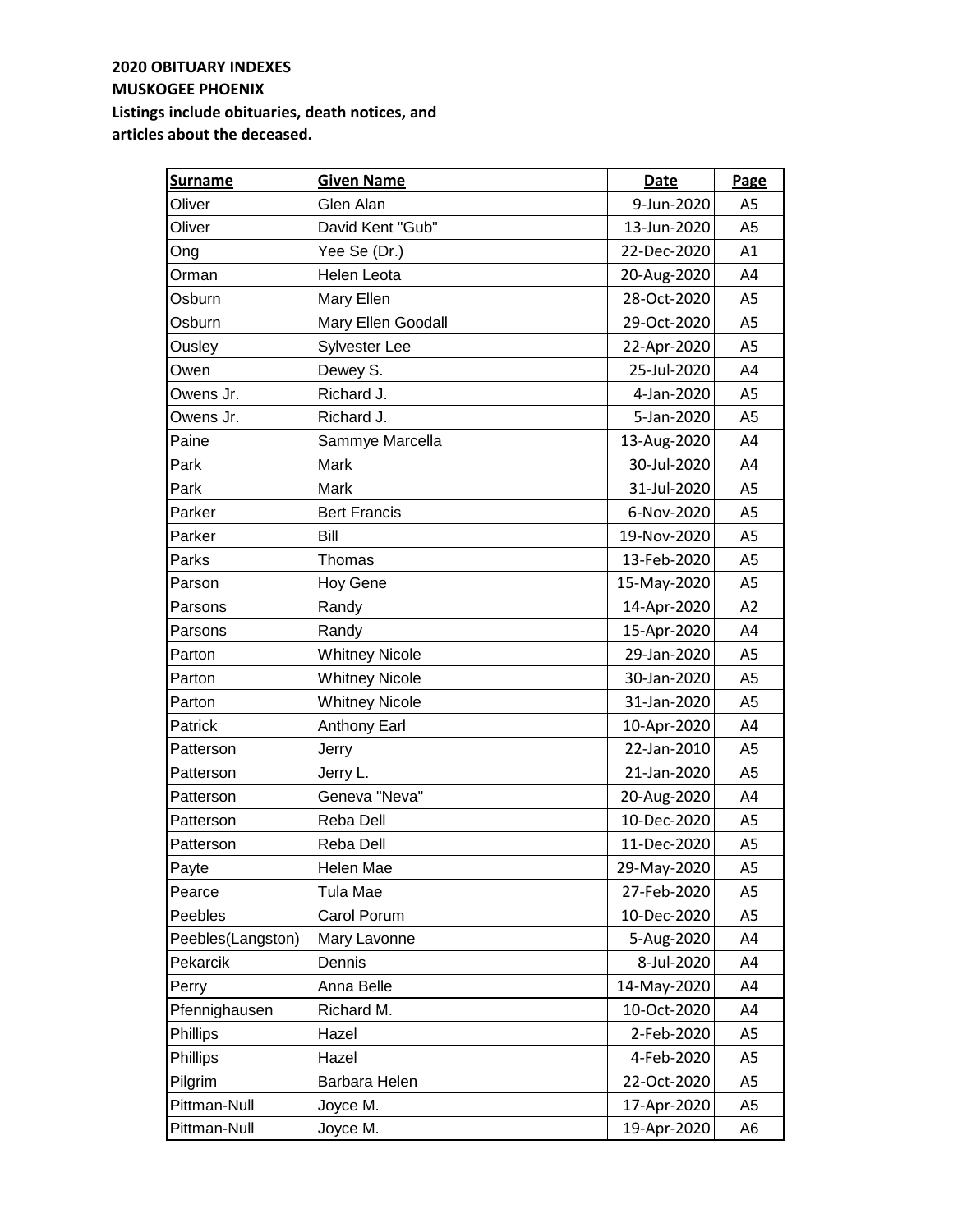| <b>Surname</b> | <b>Given Name</b>       | Date        | Page           |
|----------------|-------------------------|-------------|----------------|
| Pittman-Null   | Joyce Marlene           | 25-Jun-2020 | A4             |
| Pixler         | <b>Newell</b>           | 10-Mar-2020 | A <sub>5</sub> |
| Pofahl Sr.     | Tommy Joe               | 21-May-2020 | A4             |
| Points         | Sharon Sue              | 19-Apr-2020 | A6             |
| Points         | Geneva Mae              | 29-May-2020 | A <sub>5</sub> |
| Pollard        | Alta Ben                | 10-Mar-2020 | A <sub>5</sub> |
| Porter, Jr.    | Raymond "Bean"          | 2-Oct-2020  | A5             |
| Porter, Jr.    | Raymond "Bean" Eugene   | 8-Oct-2020  | A5             |
| Porter, Jr.    | Raymond "Bean" Eugene   | 9-Oct-2020  | A5             |
| Posey          | Bill                    | 12-Sep-2020 | A <sub>5</sub> |
| Powell, Jr.    | Clyde                   | 29-Dec-2020 | A <sub>5</sub> |
| Powers         | Linda Maria (Humphrey)  | 14-Oct-2020 | A <sub>5</sub> |
| Prater         | Roy G.                  | 8-Dec-2020  | A <sub>5</sub> |
| Quinton        | Sam I.                  | 22-Jan-2010 | A <sub>5</sub> |
| Rackley        | <b>Barbara Sue</b>      | 13-Jun-2020 | A <sub>5</sub> |
| Ragsdale       | Miriam Ann Ragsdale     | 20-Aug-2020 | A4             |
| Ragsdale       | Miriam Ann Ragsdale     | 21-Aug-2020 | A5             |
| Randolph       | Margaret "Estelle"      | 19-Sep-2020 | A4             |
| Ratliff        | Sandra Gwen             | 5-Feb-2020  | A5             |
| Ratliff        | <b>Elnora Marie</b>     | 1-Mar-2020  | A4             |
| Ratliff        | <b>Elnora Marie</b>     | 3-Mar-2020  | A5             |
| Ray            | Everett L.              | 14-Jan-2020 | A5             |
| Ray            | Norma Lee               | 4-Nov-2020  | A5             |
| Ray Sr.        | Charles (Eddie)         | 10-Apr-2020 | A4             |
| Ray-Cole       | Tonie LaGail (Minister) | 23-Dec-2020 | A7             |
| Reagan         | Wilborn Leon            | 16-Jul-2020 | A4             |
| Reagan         | Mary                    | 14-Nov-2020 | A <sub>5</sub> |
| Reaves         | Erma Jean               | 23-Sep-2020 | A5             |
| Reaves         | Erma Jean               | 24-Sep-2020 | A5             |
| Reaves         | Erma Jean               | 25-Sep-2020 | A5             |
| Rector         | William Donald          | 2-Jul-2020  | A4             |
| Redo           | <b>Vernell Altus</b>    | 24-Jul-2020 | A5             |
| Reed           | Danny Wayne "Bub"       | 13-Feb-2020 | A5             |
| Reid           | Janet                   | 17-Nov-2020 | A5             |
| Reiner         | Melanie Joan            | 15-Apr-2020 | A4             |
| Reynolds       | Lee Roy "Red"           | 8-Jul-2020  | A4             |
| Reynolds       | Lee Roy "Red"           | 9-Jul-2020  | A4             |
| Rhea, Sr.      | <b>Howard Elton</b>     | 3-Oct-2020  | A4             |
| Rhew           | Della Mae               | 17-Apr-2020 | A5             |
| Rhew           | Della Mae               | 19-Apr-2020 | A6             |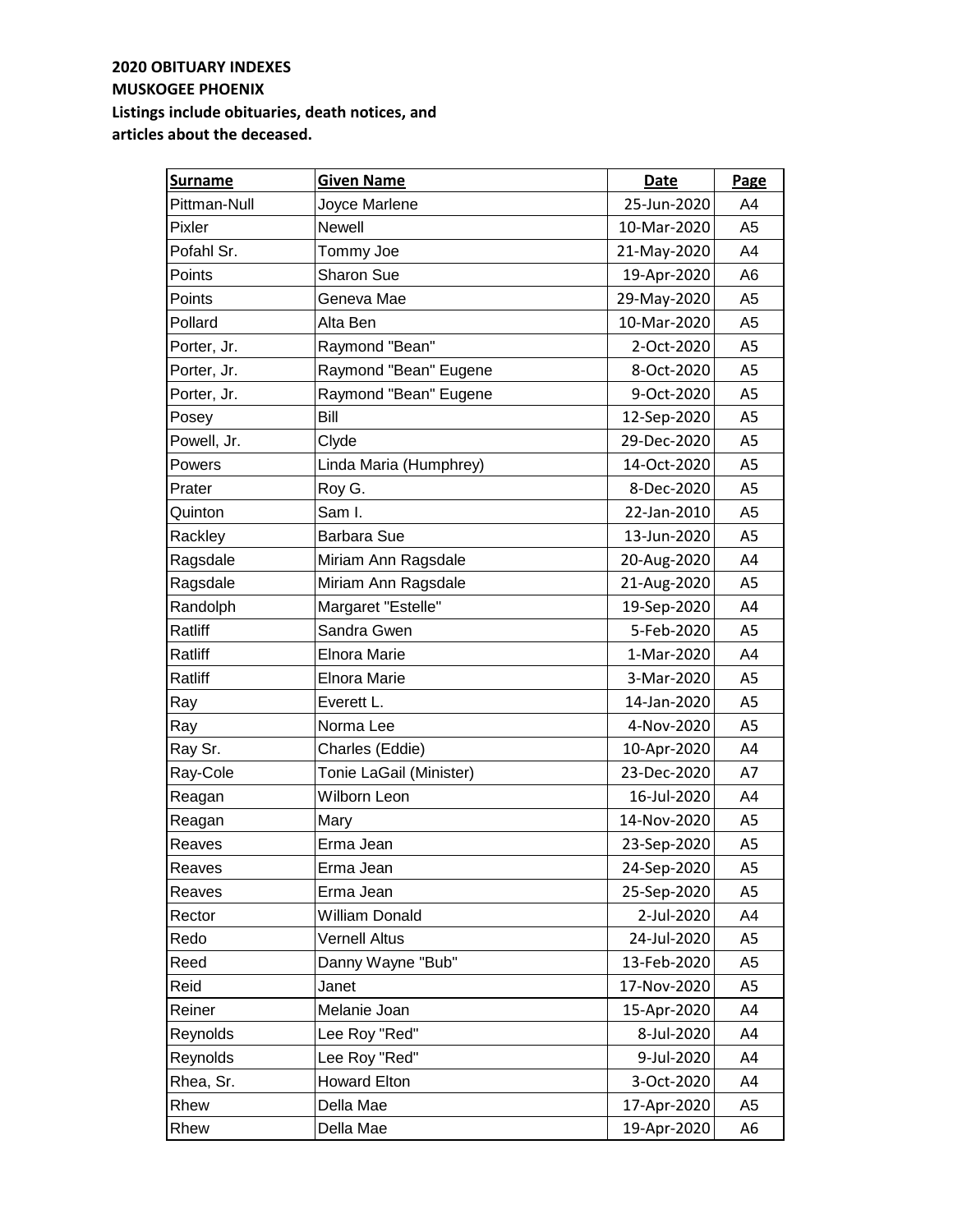| <b>Surname</b> | <b>Given Name</b>          | Date        | Page           |
|----------------|----------------------------|-------------|----------------|
| Rhodes         | <b>Eddie Dean</b>          | 29-Jan-2020 | A <sub>5</sub> |
| Richards       | Ruth                       | 18-Jun-2020 | A4             |
| Richmond       | <b>Helen Bacon</b>         | 26-Sep-2020 | A <sub>5</sub> |
| Riddle         | Susan                      | 23-Jul-2020 | A4             |
| Riddle         | Lois June                  | 5-Aug-2020  | A4             |
| Ridge          | Nicholas Ashley "Nick"     | 12-Apr-2020 | A <sub>5</sub> |
| Riggins        | Ben T.                     | 8-Feb-2020  | A <sub>5</sub> |
| Riggins        | Ben T.                     | 9-Feb-2020  | A <sub>5</sub> |
| Rinehart       | Wanda Mae                  | 4-Jan-2020  | A5             |
| Rinehart       | Wanda Mae                  | 5-Jan-2020  | A <sub>5</sub> |
| Ritchie        | Ronnie Paul                | 1-Feb-2020  | A5             |
| Ritchie        | Johnny                     | 5-Jun-2020  | A <sub>5</sub> |
| Roach          | Fred Lee                   | 21-Feb-2020 | A <sub>5</sub> |
| Roach          | Dawn M. Anderson           | 29-Mar-2020 | A4             |
| Roberson Sr.   | Johnny Gene                | 2-Jul-2020  | A4             |
| Roberson Sr.   | Johnny Gene                | 3-Jul-2020  | A4             |
| <b>Roberts</b> | <b>Richard Ray</b>         | 1-May-2020  | A <sub>5</sub> |
| Roberts        | <b>Richard Ray</b>         | 11-Jun-2020 | A4             |
| Roberts        | <b>Billie Ruth Johnson</b> | 30-Sep-2020 | A4             |
| Robertson      | Dan Michael                | 5-Dec-2020  | A <sub>5</sub> |
| Robins         | Imogene "Jean" Marie       | 21-Feb-2020 | A <sub>5</sub> |
| Roden          | Lou Ann                    | 3-Oct-2020  | A5             |
| Rodriguez      | Stavian                    | 15-Dec-2020 | A2             |
| Rogers         | Dale                       | 2-Jan-2020  | A5             |
| Rogers         | <b>Ruth Maxine</b>         | 23-Jul-2020 | A4             |
| Rolland        | Jo Evelyn                  | 11-Dec-2020 | A <sub>5</sub> |
| Roller, Jr.    | James Fielding             | 14-Nov-2020 | A <sub>5</sub> |
| Rose           | <b>Stanley Richard</b>     | 21-Aug-2020 | A <sub>5</sub> |
| Ross           | Dusty                      | 5-Dec-2020  | A8             |
| Ross           | Dusty                      | 8-Dec-2020  | A5             |
| Roth           | Robert James               | 5-Apr-2020  | A5             |
| Rowan          | Ruby F.                    | 27-Oct-2020 | A6             |
| Rowan          | Ruby F. (Nutt)             | 29-Oct-2020 | A5             |
| Royse          | Eva Mozell                 | 15-Sep-2020 | A6             |
| Rucker         | Lonnie Ray                 | 26-Mar-2020 | A <sub>5</sub> |
| Rucker         | St. Patrick "Pat" Elliot   | 23-Dec-2020 | A7             |
| Rucker         | St. Patrick "Pat" Elliot   | 26-Dec-2020 | A4             |
| Rucker         | St. Patrick "Pat" Elliot   | 29-Dec-2020 | A5             |
| Sabin          | <b>Bobby George</b>        | 7-Jan-2020  | A5             |
| Sallee         | James "Allen"              | 27-Nov-2020 | A4             |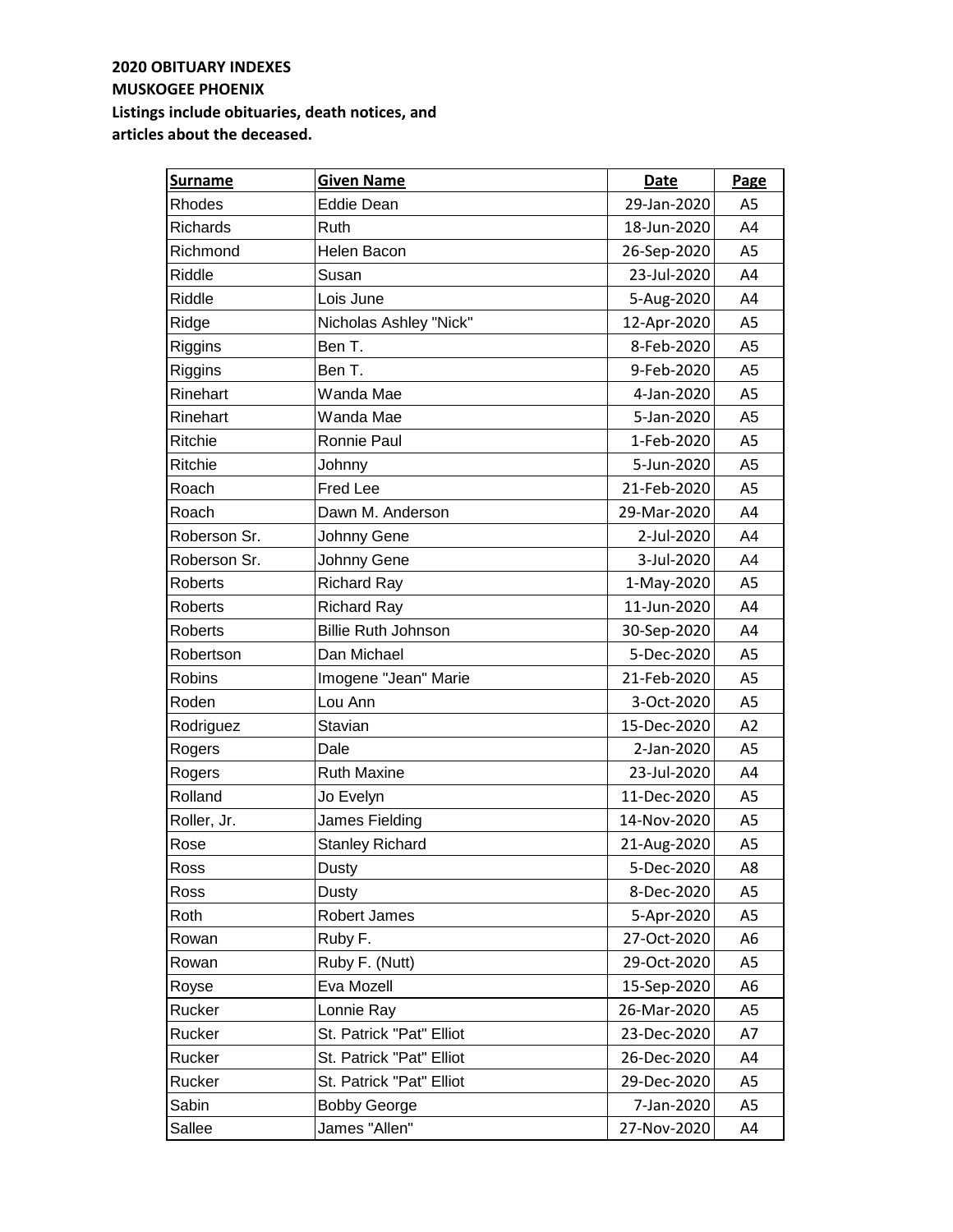| <b>Surname</b>    | <b>Given Name</b>             | Date        | Page           |
|-------------------|-------------------------------|-------------|----------------|
| Sallee            | Jimmy Dale                    | 30-Dec-2020 | A7             |
| Sallis, Jr.       | Thomas Wilson (Mr.)           | 12-Dec-2020 | A <sub>5</sub> |
| Sam               | Marie                         | 22-Jan-2010 | A <sub>5</sub> |
| Sanders           | <b>Billy Gene</b>             | 10-Jul-2020 | A <sub>5</sub> |
| Sanders           | <b>Billy Gene</b>             | 11-Jul-2020 | A <sub>5</sub> |
| Sanders           | Jerry Wayne                   | 29-Aug-2020 | A <sub>5</sub> |
| Sanders           | Gay Lynne                     | 2-Sep-2020  | A4             |
| Savage-Bowlan     | Virginia Carol                | 28-Jul-2020 | A6             |
| Saylors           | Patricia L.                   | 24-Oct-2020 | A4             |
| Schaefer          | <b>Robert Donald</b>          | 14-Nov-2020 | A5             |
| <b>Schauffler</b> | Eudora "Louise" Rowland       | 29-Sep-2020 | A2             |
| Schell            | Donald Eldon                  | 31-Dec-2020 | A4             |
| Scheulen          | Fern                          | 5-Dec-2020  | A <sub>5</sub> |
| Schiller Jr.      | <b>Clarence Edward</b>        | 18-Jun-2020 | A4             |
| Schoats           | Rene V. "Stoney"              | 11-Jul-2020 | A <sub>5</sub> |
| <b>Schwartz</b>   | John J.                       | 3-Jan-2020  | A4             |
| Schwartz          | John J.                       | 4-Jan-2020  | A <sub>5</sub> |
| Scott             | Elitha Rochelle               | 23-Apr-2020 | A4             |
| Scott             | Elitha Rochelle               | 24-Apr-2020 | A <sub>5</sub> |
| Scott             | <b>Minister Michael James</b> | 30-Apr-2020 | A <sub>5</sub> |
| Scott             | <b>Minister Michael James</b> | 1-May-2020  | A5             |
| <b>Scott</b>      | George "Pete" Earl            | 28-May-2020 | A4             |
| Scott             | Larry "Tyler"                 | 1-Dec-2020  | A5             |
| Scroggins         | Ferrel Veo                    | 31-Dec-2020 | A4             |
| Seals             | <b>Billie</b>                 | 17-Jun-2020 | A <sub>5</sub> |
| Settle            | Thomas J.                     | 5-Jun-2020  | A <sub>5</sub> |
| Settle            | Thomas J.                     | 6-Jun-2020  | A <sub>5</sub> |
| Shannon           | Joyce W. "Pepper"             | 13-Feb-2020 | A <sub>5</sub> |
| Sharp             | Tommy                         | 28-Jul-2020 | A6             |
| Shelby            | Daisy                         | 18-Feb-2020 | A5             |
| Shields           | Evelyn M. (Scott)             | 17-Dec-2020 | A4             |
| Shine             | Deacon Elliott                | 5-Mar-2020  | A5             |
| Shine             | Deacon Elliott                | 6-Mar-2020  | A <sub>5</sub> |
| Shipman           | <b>Terry Lee</b>              | 24-May-2020 | A5             |
| Shoemake          | <b>Bessie</b>                 | 21-Nov-2020 | A4             |
| Short             | Mary                          | 19-Nov-2020 | A5             |
| Shrum             | Jerry Burton                  | 8-Jan-2020  | A5             |
| <b>Sikes</b>      | Delphia Jean                  | 26-Apr-2020 | A5             |
| Simmons           | Martha                        | 22-Jan-2010 | A <sub>5</sub> |
| Simmons           | Geraldine                     | 21-May-2020 | A4             |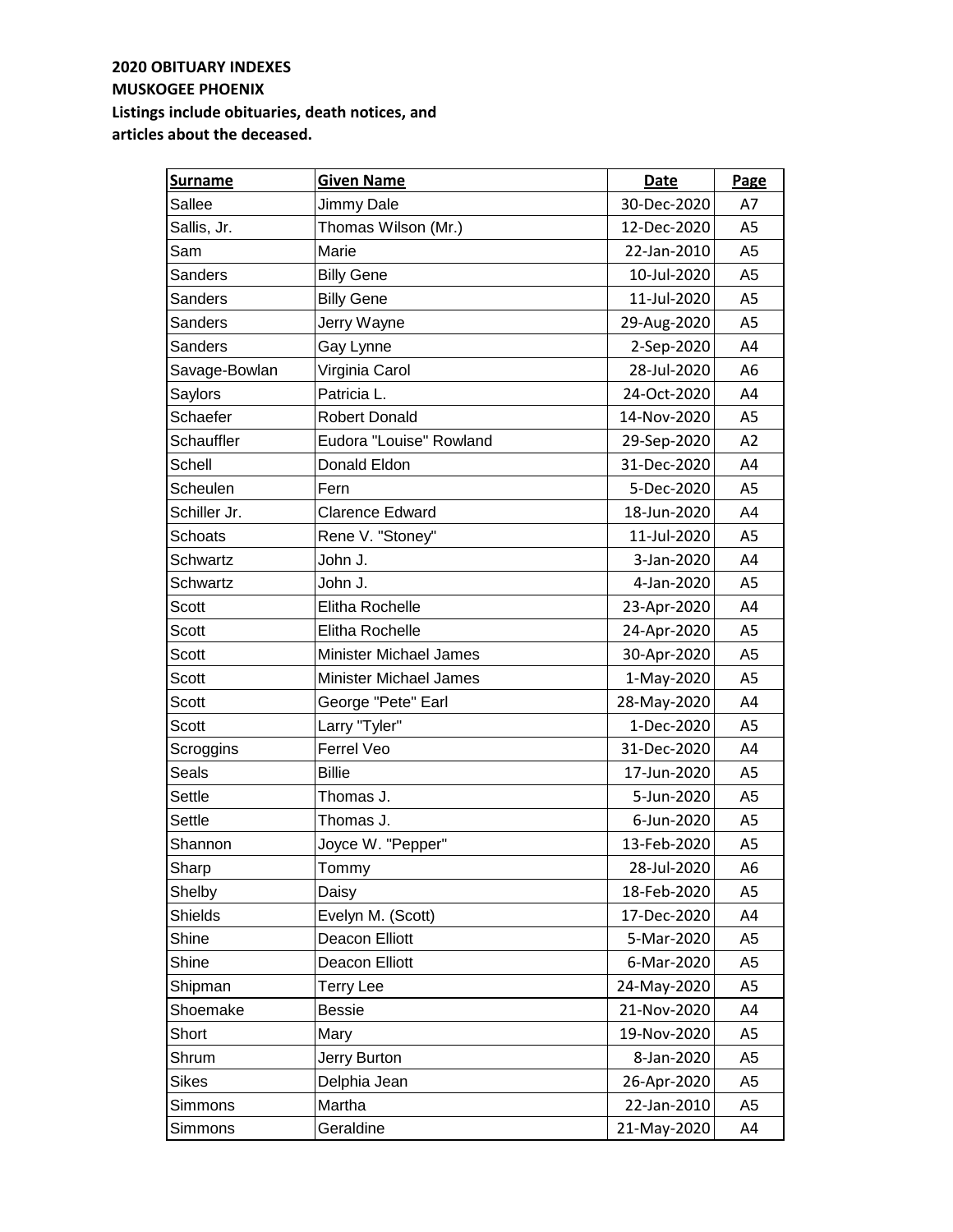| <b>Surname</b>  | <b>Given Name</b>                    | <b>Date</b> | Page           |
|-----------------|--------------------------------------|-------------|----------------|
| Simmons-Hancock | Regan Michelle (and unborn Daughter) | 11-Dec-2020 | A <sub>2</sub> |
| Sims            | Mary Inez                            | 7-Jul-2020  | A <sub>6</sub> |
| Sligar          | Juanita Marie                        | 15-Jan-2020 | A <sub>5</sub> |
| Sloan           | John Albert                          | 9-Dec-2020  | A <sub>5</sub> |
| Sloke, Jr.      | James Clemons                        | 19-Aug-2020 | A4             |
| Smith           | Janet                                | 7-Jan-2020  | A <sub>5</sub> |
| Smith           | Robert Eugene                        | 4-Mar-2020  | A <sub>5</sub> |
| Smith           | Robert Eugene                        | 5-Mar-2020  | A <sub>5</sub> |
| Smith           | <b>Leland Patrick</b>                | 4-Apr-2020  | A2             |
| Smith           | <b>Leland Patrick</b>                | 5-Apr-2020  | A <sub>5</sub> |
| Smith           | <b>Shirley Emily</b>                 | 19-Apr-2020 | A <sub>6</sub> |
| Smith           | Lonnie Clyde                         | 2-Jul-2020  | A4             |
| Smith           | Lonnie Clyde                         | 3-Jul-2020  | A4             |
| Smith           | Sue Marilyn                          | 27-Aug-2020 | A4             |
| Smith           | Mike (Rev.)                          | 3-Sep-2020  | A4             |
| Smith           | <b>Nicolas</b>                       | 23-Dec-2020 | A7             |
| Smith           | James Wilson                         | 31-Dec-2020 | A4             |
| Smither         | <b>Charles Berry</b>                 | 23-Jan-2020 | A5             |
| Smither         | <b>Charles Berry</b>                 | 25-Jan-2020 | A <sub>5</sub> |
| Smythe          | Sharon Kay                           | 2-Dec-2020  | A <sub>5</sub> |
| Smythe          | Sharon Kay                           | 4-Dec-2020  | A <sub>5</sub> |
| Sokolis         | John                                 | 10-Sep-2020 | A <sub>5</sub> |
| Sovia           | David E.                             | 22-Jan-2010 | A <sub>5</sub> |
| Sovia           | David E.                             | 23-Jan-2020 | A <sub>5</sub> |
| Sovia           | David E.                             | 24-Jan-2020 | A <sub>5</sub> |
| Sovia           | David E.                             | 26-Jan-2020 | A <sub>5</sub> |
| Sparen          | Douglas Lee                          | 17-Dec-2020 | A4             |
| <b>Sparks</b>   | Diana Lynn                           | 20-Oct-2020 | A6             |
| Spears          | Orville Lee                          | 18-Mar-2020 | A <sub>5</sub> |
| Spears          | Orville Lee                          | 19-Mar-2020 | A5             |
| Stafford        | Ivonne                               | 19-Jan-2020 | A5             |
| Standifird      | Rosie Mary                           | 29-Aug-2020 | A5             |
| Standridge      | <b>Billy James</b>                   | 5-Dec-2020  | A5             |
| Stanfill        | Lois L.                              | 11-Aug-2020 | A5             |
| Stanley         | Dewayne Michael                      | 26-Apr-2020 | A5             |
| Stanley         | <b>Shirley</b>                       | 18-Aug-2020 | A2             |
| Staton          | Myrtle Marie "Punkie"                | 18-Feb-2020 | A <sub>5</sub> |
| <b>Stephens</b> | Pauline                              | 4-Apr-2020  | A <sub>2</sub> |
| Stockard, Sr.   | Robert "Stock"                       | 5-Nov-2020  | A5             |
| Stockard, Sr.   | Robert "Stock"                       | 6-Nov-2020  | A <sub>5</sub> |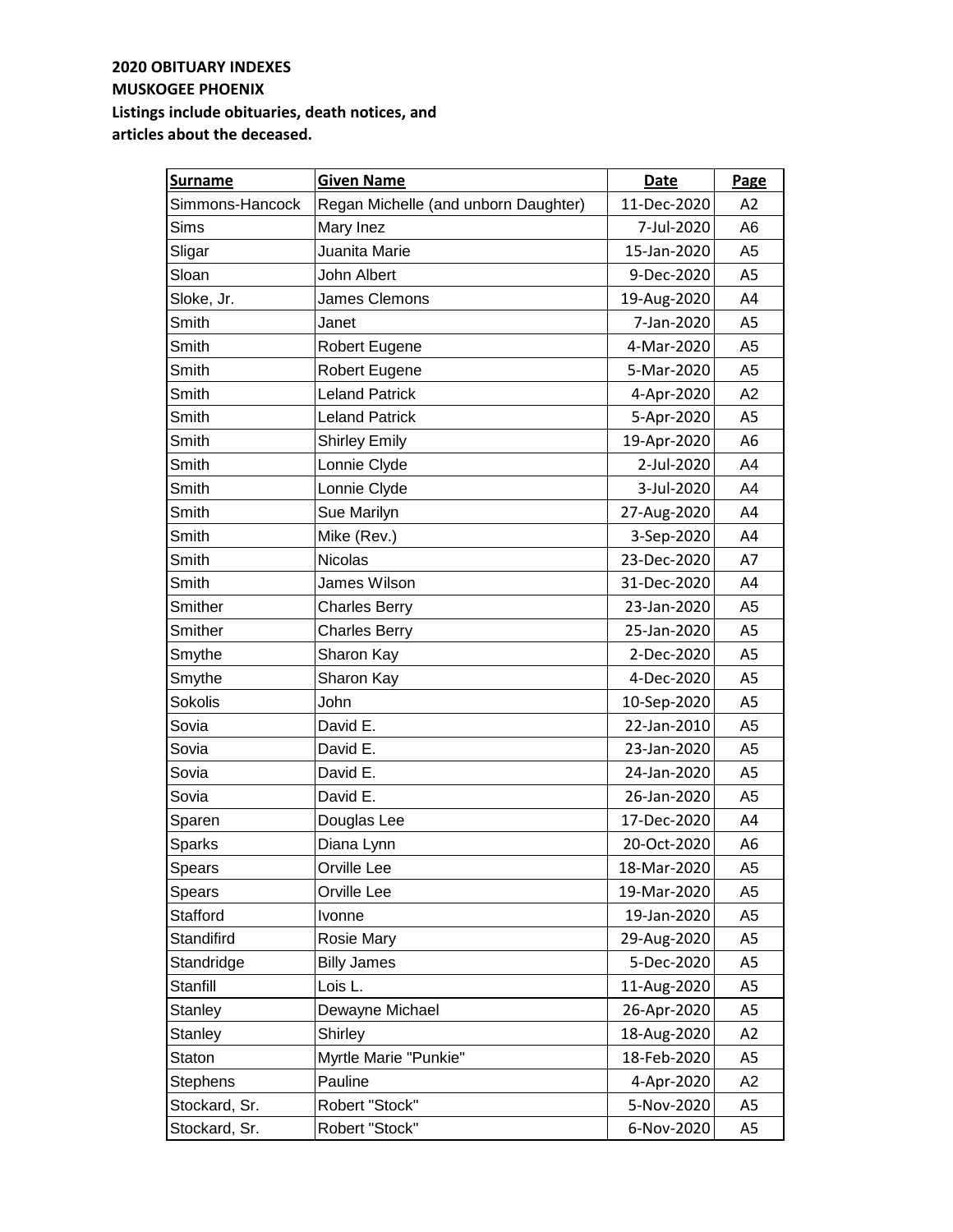| <b>Surname</b> | <b>Given Name</b>     | Date        | Page           |
|----------------|-----------------------|-------------|----------------|
| Stockton       | Jerry Ray             | 19-Dec-2020 | A4             |
| Stolper        | Nancy Ann             | 17-Apr-2020 | A5             |
| Stolper        | Nany Ann              | 19-Apr-2020 | A6             |
| Stone          | Jackie                | 14-Feb-2020 | A5             |
| Stone          | Lavada                | 16-Jul-2020 | A4             |
| Stout          | <b>Billie</b>         | 10-Jan-2020 | A5             |
| Stout          | M. Jay                | 10-Jan-2020 | A5             |
| Strand         | <b>Elroy Leroy</b>    | 3-May-2020  | A <sub>5</sub> |
| Strand         | <b>Elroy Leroy</b>    | 5-May-2020  | A2             |
| Strebel        | <b>Bryan Dale</b>     | 21-May-2020 | A4             |
| Stubbs, Jr.    | Walter (Buddy) Hale   | 29-Sep-2020 | A2             |
| Stubbs, Jr.    | Walter (Buddy) Hale   | 1-Oct-2020  | A4             |
| Sudberry, III  | <b>Bayard Palmer</b>  | 24-Sep-2020 | A <sub>5</sub> |
| Sudberry, III  | <b>Bayard Palmer</b>  | 25-Sep-2020 | A <sub>5</sub> |
| Sundquist      | Gary V.               | 12-Dec-2020 | A <sub>5</sub> |
| Sutton         | Olen Ray              | 3-May-2020  | A <sub>5</sub> |
| Swanson        | LeeAnn LaFave         | 20-Jun-2020 | A5             |
| Swearingen     | Graham Edward         | 4-Nov-2020  | A5             |
| Swimmer        | Larry Lee             | 6-Aug-2020  | A4             |
| <b>Tackett</b> | Cona Mae              | 24-Jan-2020 | A5             |
| <b>Tadlock</b> | Charlie Allen         | 8-Dec-2020  | A <sub>5</sub> |
| Talbot Jr.     | Richard "Rick" Lee    | 13-Feb-2020 | A <sub>5</sub> |
| Tannahill      | Samuel C.             | 8-Dec-2020  | A <sub>5</sub> |
| Tanner         | Terry Wayne           | 1-Jan-2020  | A <sub>5</sub> |
| Tanner         | Terry Wayne           | 2-Jan-2020  | A <sub>5</sub> |
| Tate           | <b>Hazel Carmella</b> | 21-Feb-2020 | A <sub>5</sub> |
| Tatum          | Etha Irene            | 23-Jun-2020 | A2             |
| Taylor         | Bonnie M.             | 21-Nov-2020 | A4             |
| Taylor         | Calvin Gene           | 1-Dec-2020  | A5             |
| Thomas         | Bob                   | 24-Jul-2020 | A5             |
| Thomas         | <b>Bettye Lee</b>     | 5-Aug-2020  | A4             |
| Thomason       | <b>Rendy Marie</b>    | 4-Nov-2020  | A5             |
| Thompson       | <b>Richard Wayne</b>  | 10-Jan-2020 | A5             |
| Thompson       | Stephanie Maria       | 8-Mar-2020  | A5             |
| Thompson       | Matthew "BigBaby"     | 12-Jun-2020 | A5             |
| Thompson       | Tommy Lee             | 23-Jun-2020 | A <sub>2</sub> |
| Thompson       | Marsha Ann            | 23-Jul-2020 | A4             |
| Thompson       | Melanie Yvonne        | 21-Aug-2020 | A5             |
| Thompson Sr.   | Phillip Anthony       | 25-Jun-2020 | A4             |
| Thompson Sr.   | Phillip Anthony       | 25-Jun-2020 | A4             |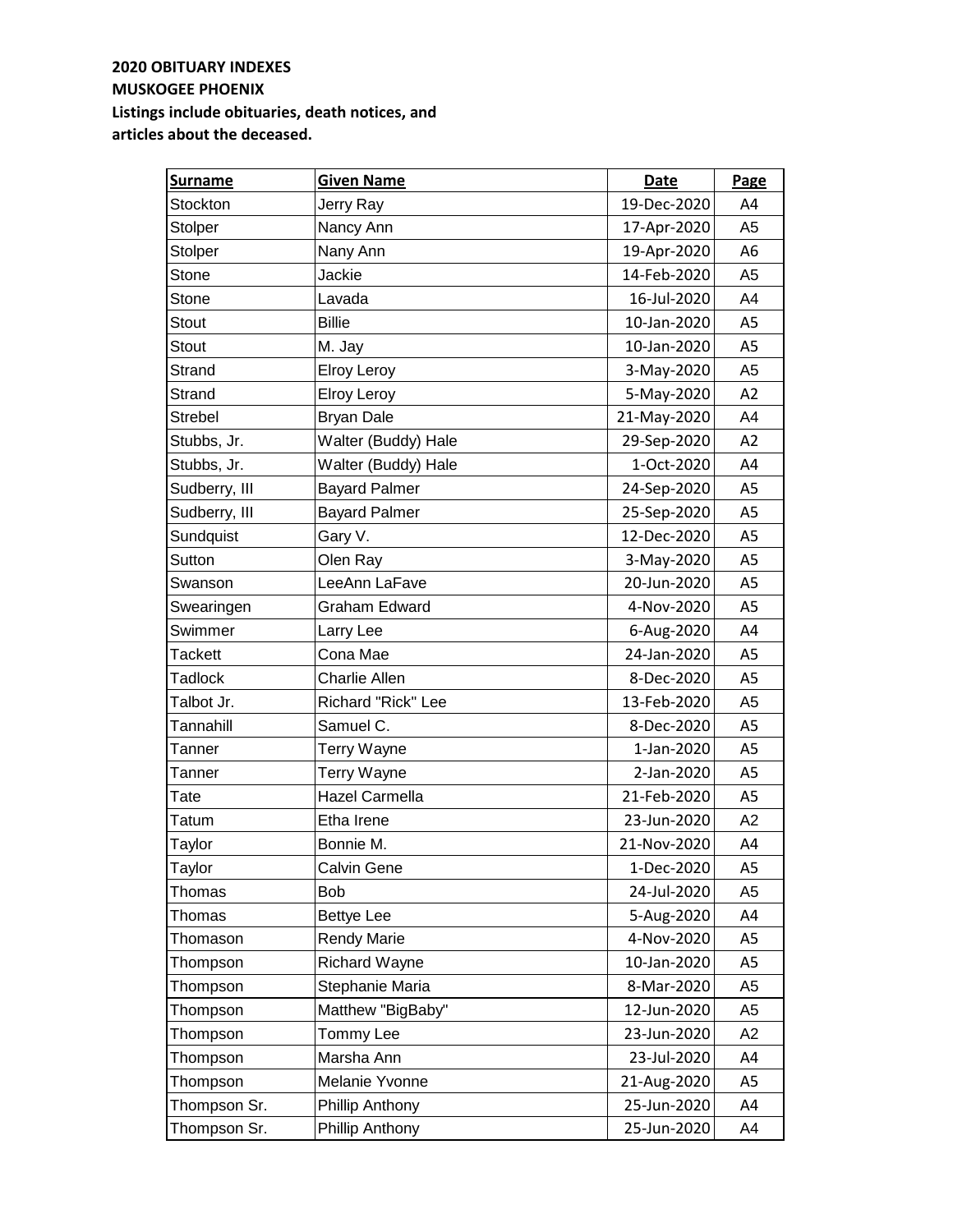| <b>Surname</b>        | <b>Given Name</b>   | Date        | Page           |
|-----------------------|---------------------|-------------|----------------|
| Thompson Sr.          | Phillip Anthony     | 25-Jun-2020 | A <sub>5</sub> |
| Thornley Jr.          | Morris Edward "Ed"  | 5-Feb-2020  | A5             |
| Tidmore               | Halyna              | 5-Dec-2020  | A5             |
| <b>Tidwell</b>        | Virginia            | 2-Feb-2020  | A <sub>5</sub> |
| <b>Tidwell</b>        | <b>Harvey Miles</b> | 3-Jun-2020  | A5             |
| <b>Tiger</b>          | Abraham             | 31-Oct-2020 | A4             |
| Tillman               | Donald Lou          | 11-Jul-2020 | A5             |
| <b>Titsworth Vann</b> | Mary L.             | 25-Jun-2020 | A4             |
| Todd                  | Cathleen            | 6-Feb-2020  | A5             |
| Todd                  | Sam                 | 16-Feb-2020 | A5             |
| Todd Sr.              | Henry Irven         | 7-Jul-2020  | A <sub>6</sub> |
| <b>Torix</b>          | Mark Wayne          | 31-May-2020 | A <sub>5</sub> |
| Trent                 | J. R.               | 15-Mar-2020 | A <sub>5</sub> |
| Trent                 | J. R.               | 29-Mar-2020 | A4             |
| <b>Tullos</b>         | Travis              | 30-Sep-2020 | A4             |
| Turner                | Georgia Ann         | 13-May-2020 | A5             |
| Turner                | Georgia Ann         | 14-May-2020 | A4             |
| Turner                | Georgia Ann         | 15-May-2020 | A5             |
| Turner                | Brenda Kay          | 30-Jun-2020 | A7             |
| Turney                | Henry Truman        | 19-Aug-2020 | A4             |
| Turney                | Henry Truman        | 20-Aug-2020 | A4             |
| Turney                | Henry Truman        | 21-Aug-2020 | A <sub>5</sub> |
| Turney                | William Isaac       | 27-Nov-2020 | A4             |
| Vanderford            | Peggy Ann           | 19-Mar-2020 | A <sub>5</sub> |
| Vanderford            | Peggy Ann           | 20-Mar-2020 | A <sub>5</sub> |
| Vandiver              | Don Wayne           | 23-Sep-2020 | A <sub>5</sub> |
| Vanzant               | Dr. James A.        | 25-Feb-2020 | A <sub>5</sub> |
| Varner                | Lindsey Ann Hix     | 19-Jan-2020 | A5             |
| Vaughan               | <b>Ricky Dean</b>   | 6-Aug-2020  | A4             |
| Vaughan               | Cecil Dathan        | 25-Sep-2020 | A5             |
| Vaughn                | Deary (Dr.)         | 23-Dec-2020 | A7             |
| Vaughn                | Deary (Dr.)         | 24-Dec-2020 | A7             |
| Vaughn                | Deary (Dr.)         | 26-Dec-2020 | A4             |
| Vaughn                | Deary (Dr.)         | 29-Dec-2020 | A5             |
| Vernon                | Wilma Neal          | 25-Jun-2020 | A4             |
| Villines              | James Burl          | 27-Jun-2020 | A4             |
| Walker                | Patricia Ann        | 30-Sep-2020 | A4             |
| Wallace               | <b>Mary Alice</b>   | 18-Sep-2020 | A5             |
| Wallace               | Charles A.          | 18-Sep-2020 | A5             |
| Wallen                | <b>Clifford Roy</b> | 31-Jul-2020 | A <sub>5</sub> |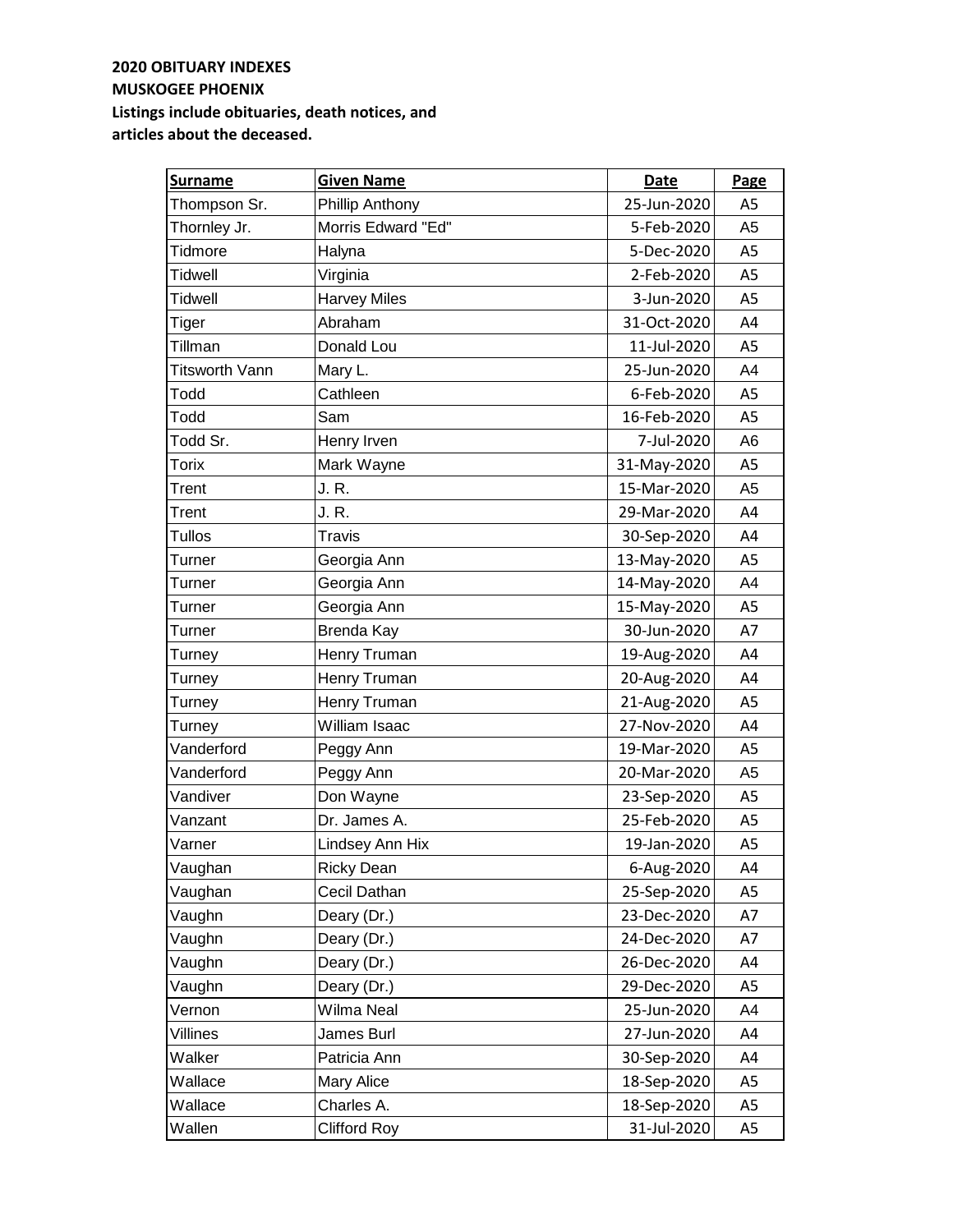| <b>Surname</b> | <b>Given Name</b>           | Date        | Page           |
|----------------|-----------------------------|-------------|----------------|
| Walters        | Emma Jean                   | 24-Mar-2020 | A <sub>5</sub> |
| Walters        | Gladys Mae                  | 9-Dec-2020  | A <sub>5</sub> |
| Walters        | Gladys Mae                  | 10-Dec-2020 | A <sub>5</sub> |
| Ward           | Louise                      | 13-May-2020 | A <sub>5</sub> |
| Ward           | <b>John Russell</b>         | 28-Oct-2020 | A <sub>5</sub> |
| Warren         | John Michael                | 9-Dec-2020  | A <sub>5</sub> |
| Washum         | <b>William Louis</b>        | 14-Oct-2020 | A5             |
| Watkins        | Johnny Ray                  | 8-Mar-2020  | A <sub>5</sub> |
| Watkins        | L.V.                        | 4-Sep-2020  | A <sub>5</sub> |
| Watkins        | L.V.                        | 5-Sep-2020  | A <sub>5</sub> |
| Wattenburger   | George "Buddy"              | 28-Jul-2020 | A <sub>6</sub> |
| Weakland       | Joan                        | 12-Dec-2020 | A <sub>5</sub> |
| Weaver         | Mary Cae                    | 7-Nov-2020  | A4             |
| Weaver         | Mary Cae                    | 12-Nov-2020 | A <sub>5</sub> |
| Webb           | Lucia Kathleen (Janie)      | 9-Dec-2020  | A <sub>5</sub> |
| Webb           | Evelyn                      | 26-Dec-2020 | A4             |
| Weeks-Kipp     | Brenda Kaye                 | 5-Jan-2020  | A <sub>5</sub> |
| Welch          | <b>Richard Earl</b>         | 13-Jun-2020 | A <sub>5</sub> |
| West           | Hon. Lee R.                 | 3-May-2020  | A <sub>5</sub> |
| West           | Nellie J.                   | 18-Sep-2020 | A <sub>5</sub> |
| Weston         | <b>Franky Dale</b>          | 3-Sep-2020  | A4             |
| Whaley         | Benjamin Clyde              | 31-Dec-2020 | A1             |
| Wheeler        | Jessica                     | 1-Aug-2020  | A <sub>5</sub> |
| Whitaker       | <b>Crystal Renee</b>        | 27-Feb-2020 | A <sub>5</sub> |
| Whitaker       | Jody                        | 2-Dec-2020  | A <sub>5</sub> |
| White          | Yolanda Yevette             | 27-Jun-2020 | A4             |
| White          | Lucille J.                  | 22-Dec-2020 | A4             |
| White          | Doyle Glen                  | 26-Dec-2020 | A4             |
| White, Jr.     | Archie                      | 9-Dec-2020  | A <sub>5</sub> |
| Whitehead      | Virginia "Ginger" Lee       | 26-Feb-2020 | A5             |
| Whitehead      | Virginia Lee                | 28-Feb-2020 | A5             |
| Whitehead      | Virginia "Ginger" Lee       | 29-Feb-2020 | A5             |
| Whitley        | Ray L.                      | 18-Aug-2020 | A <sub>2</sub> |
| Whittle        | Hazel P.                    | 22-Dec-2020 | A4             |
| Wilkerson      | Orlando Howard              | 21-Feb-2020 | A5             |
| Wilkins Jr.    | Frank                       | 31-Jul-2020 | A <sub>5</sub> |
| Wilkinson      | <b>Stanley Fulton "Bud"</b> | 24-Sep-2020 | A5             |
| Williame       | Dave                        | 10-Jun-2020 | A5             |
| Williams       | Joan                        | 14-Jan-2020 | A5             |
| Williams       | Christopher Lee             | 15-Jan-2020 | A5             |
| Williams       | Joan                        | 16-Jan-2020 | A <sub>5</sub> |
| Williams       | Polly                       | 1-Mar-2020  | A4             |